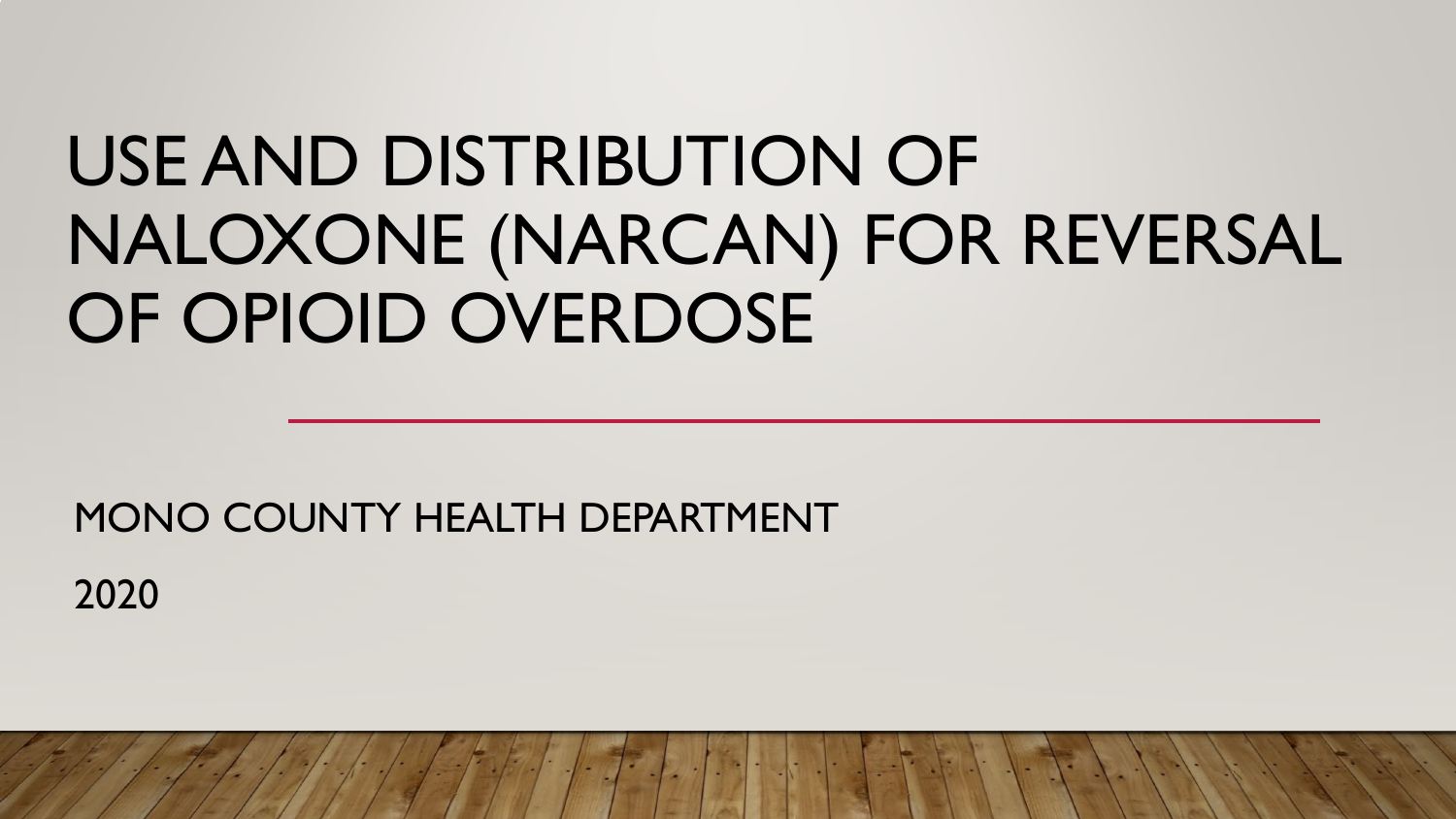### **OBJECTIVES**

- Empower participants to confidently administer intranasal naloxone for treatment of suspected opioid overdose
- Enable participants to distribute naloxone to community members who might be able to save a life
- Increase average participant's knowledge of substance use disorders, local treatment and harm reduction resources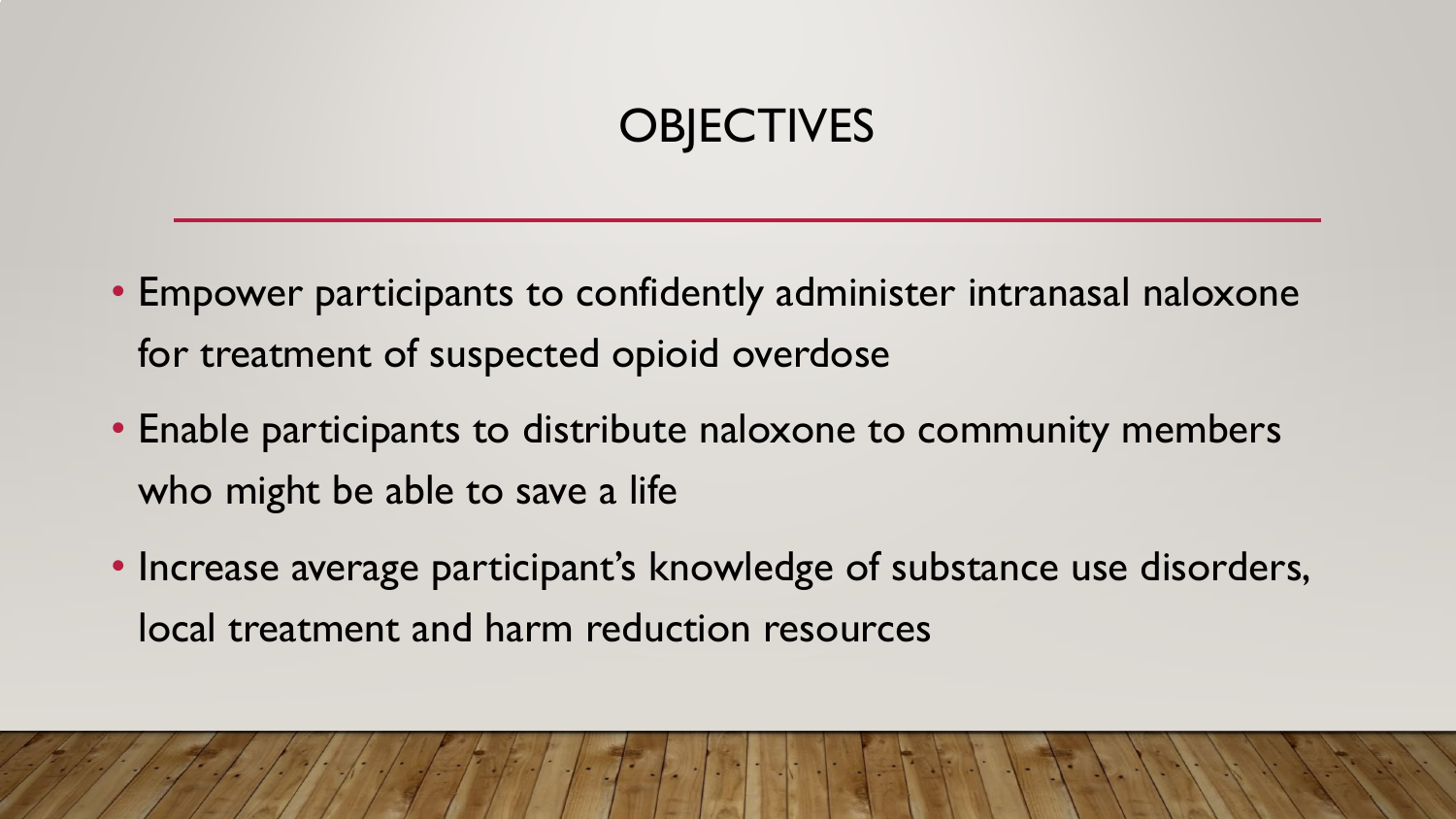#### OPIOID EPIDEMIC

- Prescription Rx epidemic $\rightarrow$ heroin rise $\rightarrow$ synthetic opioids (fentanyl, etc)
- 70,000 drug overdose deaths 2017
	- Mostly opioids or opioid-involved
- USA saw decline 2018 but rates may have increased again during pandemic
- We've had deaths locally (Inyo)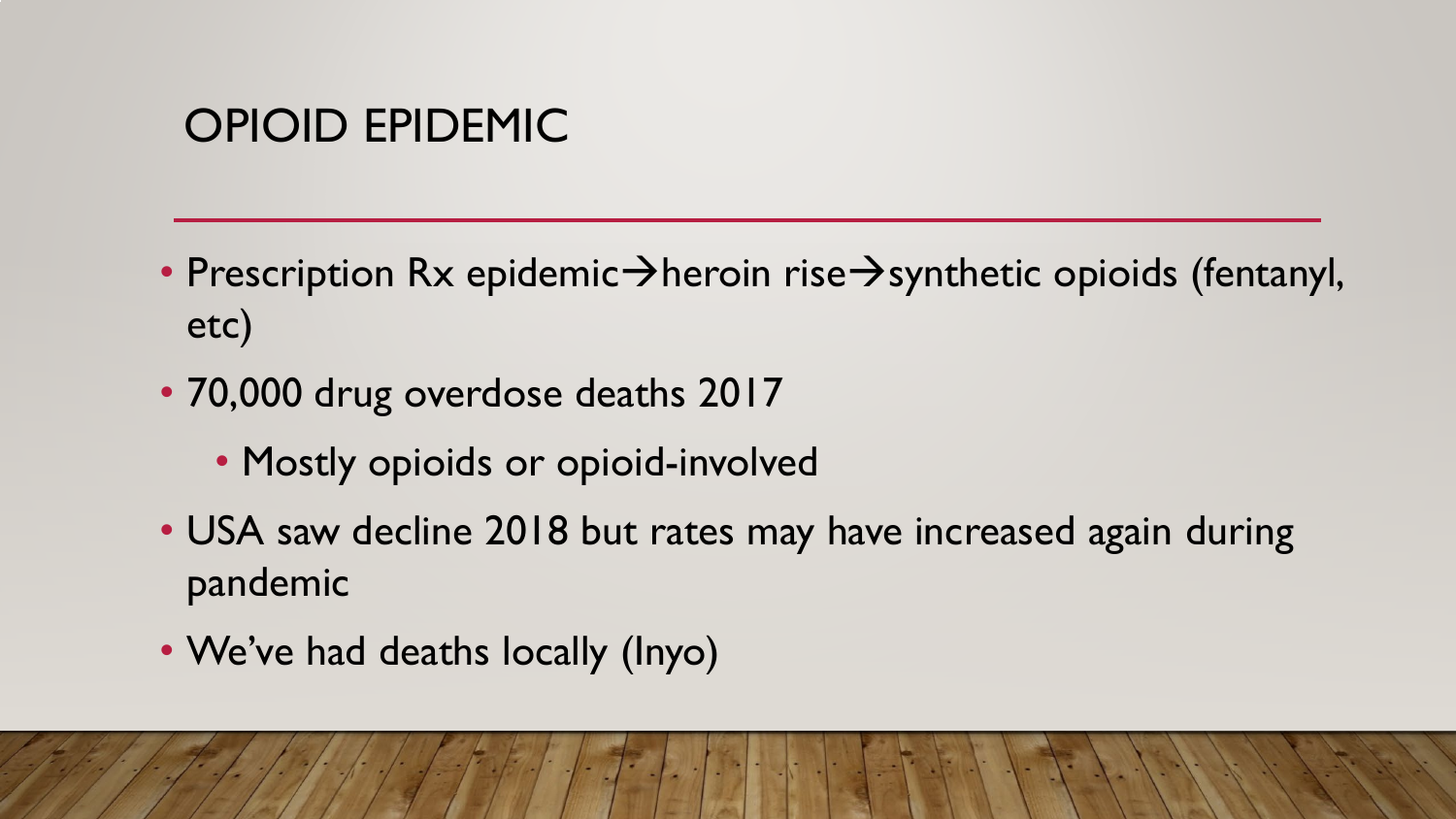

SOURCE: National Vital Statistics System Mortality File.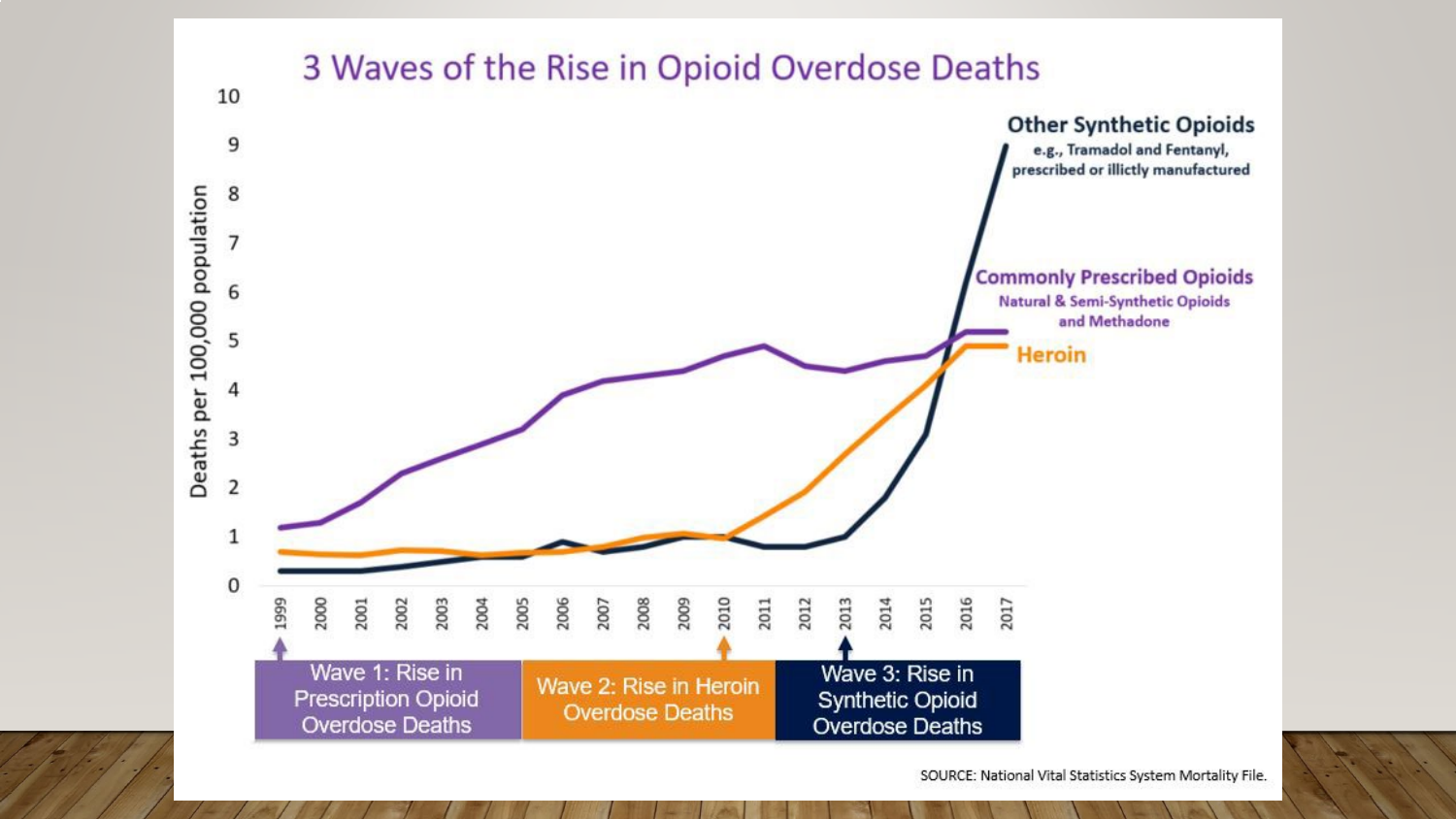## OPIOID OVERDOSE

- Opioids kill by suppressing the impulse to breathe
- Opioid molecules attach to receptors in brain
	- Reduces nerve cell activity in certain areas of brain and spinal cord
	- Some opioid receptors are in the respiratory center (brainstem)
	- Pain relief, euphoria/dysphoria, diminished breathing
- Artificial ventilation (e.g. rescue breathing, bag-mask) will prevent death • BLS protocol calls for CPR for person who is not breathing
- Naloxone (med) forces opioid molecules off the receptors and blocks reattachment, reversing effects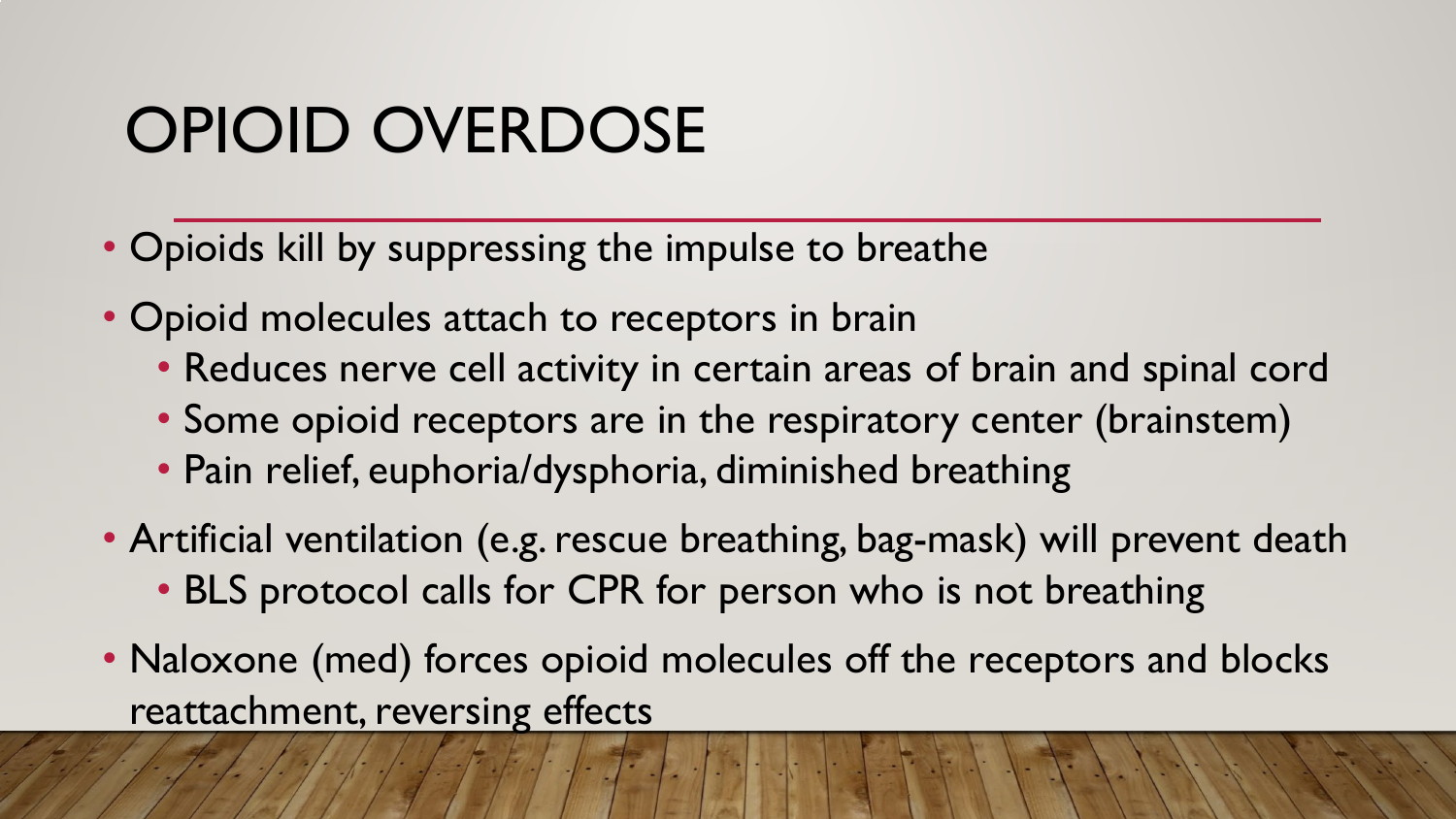### NALOXONE-OPIOID REVERSAL AGENT (AKA NARCAN®)

- Medication used intravenously (fastest reversal), intramuscular injection or as **intranasal spray**
- SAFE- No serious side effects in healthy volunteers
	- Allergic reaction possible with any medication
	- Safety in pregnancy not studied
- Adverse effects related to reversing opioid effects and precipitating withdrawal
	- Some persons may require hospitalization after near-death overdose and rescue
	- Agitation, rapid heart rate, sweats, abdominal cramps, goose bumps, diarrhea
	- Increased pain if they have been taking opioids for pain
- Reversal may not last
	- Long-acting opioids may last longer than naloxone
	- Patients need to be monitored to ensure they don't slip back into unconsciousness (may need repeat naloxone administration)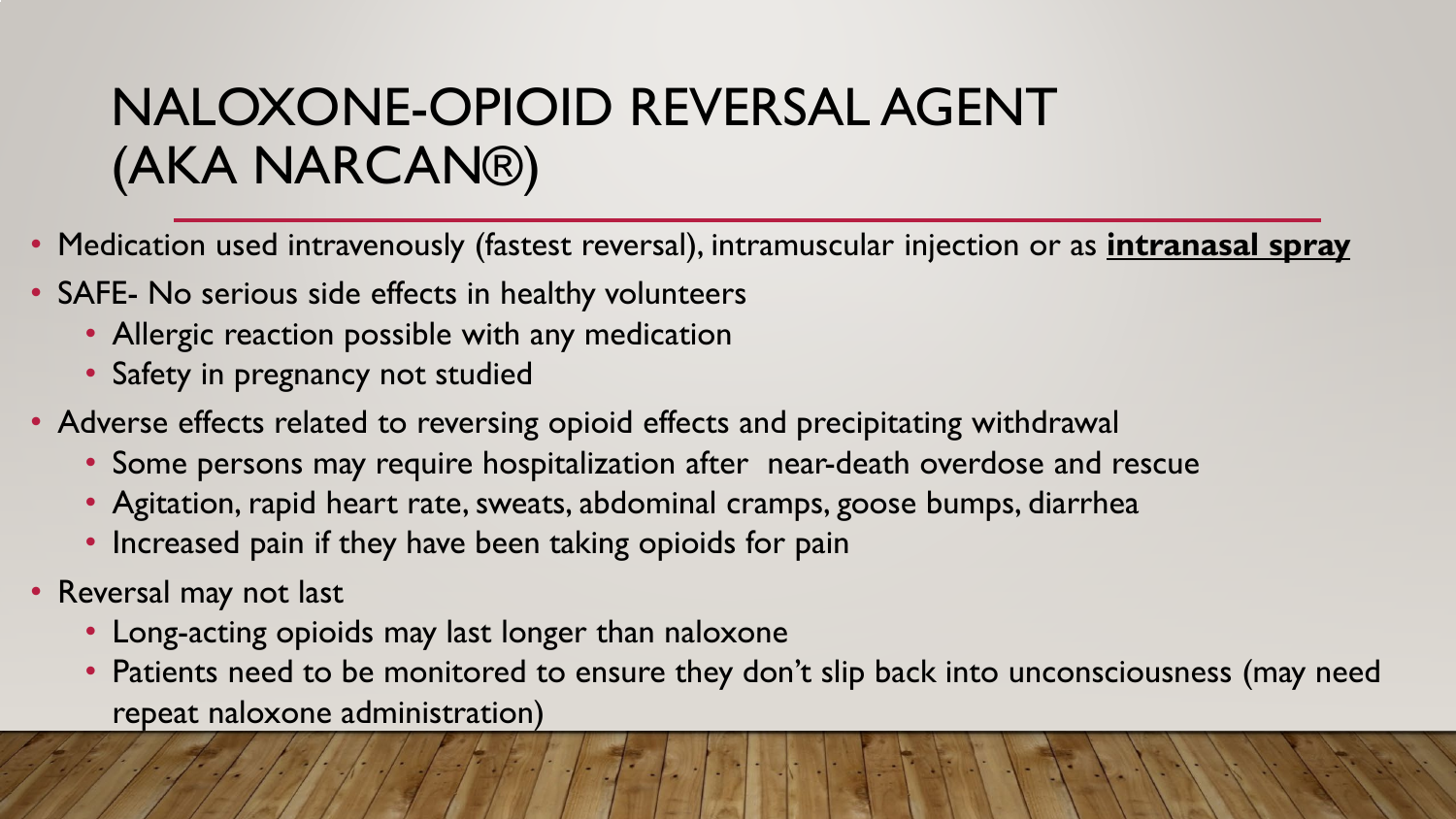### **PROTOCOL:** NARCAN® NASAL SPRAY, 4 MG

- Call 911
- Place spray device into a nostril
- Firmly depress the plunger with thumb
- Basic life support (BLS): CPR OR [rescue breathing,](https://www.youtube.com/watch?v=Zh44OeEMay0) if necessary
- Repeat if needed in few minutes (no harm in giving too much)
- <https://monohealth.com/public-health/naloxone>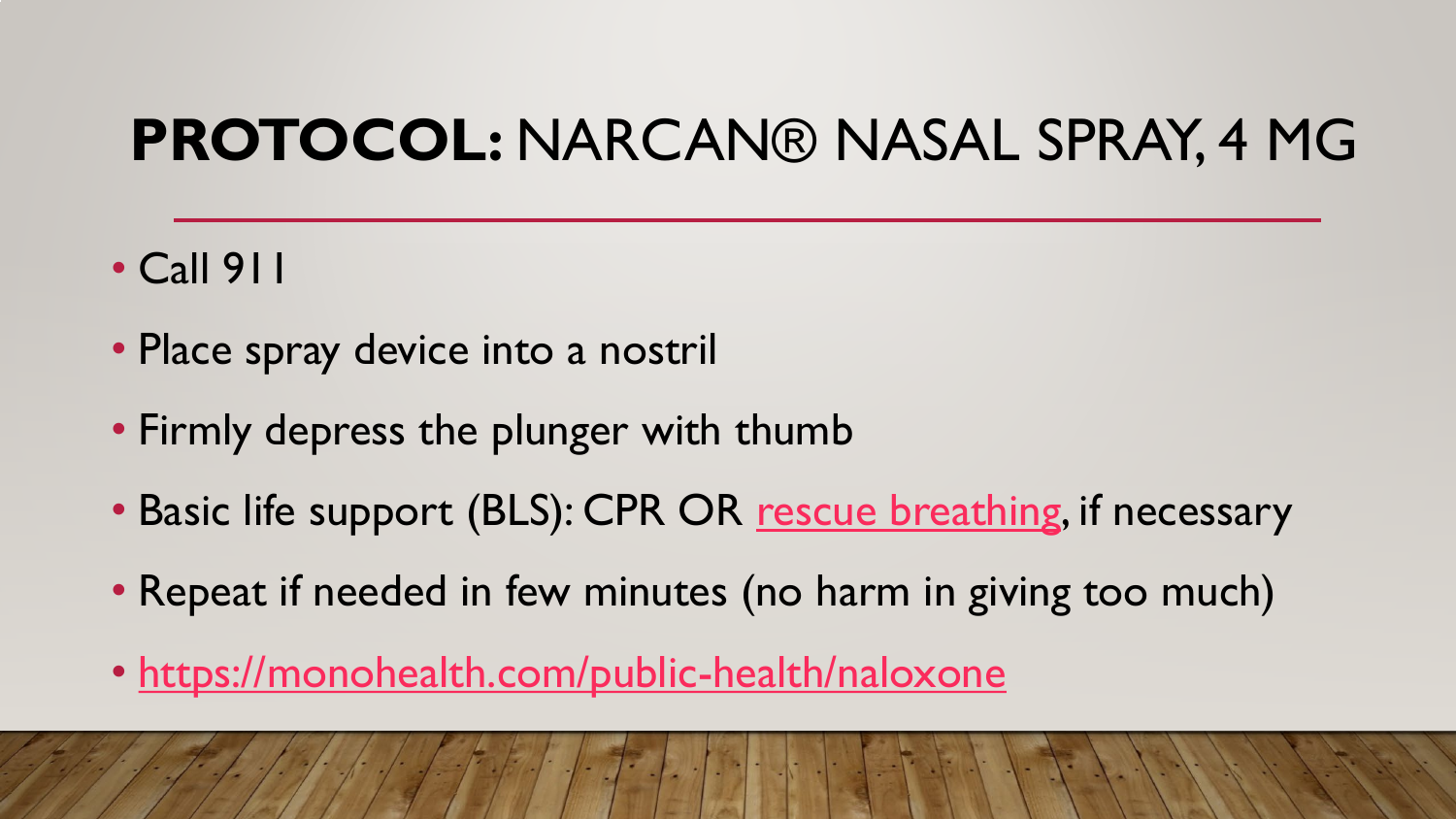#### NALOXONE CAN BE GIVEN SAFELY EVEN IF THE CAUSE OF UNCONSCIOUSNESS IS NOT KNOWN!

- Standard EMS and ER practice with ALOC (altered level of consciousness)
	- E.g. Check glucose, give naloxone while ordering or waiting for labs, CT brain brain, etc.
- Will **not harm** someone with a head injury, low blood sugar, or other overdose
- If ALOC due to other sedative drugs or alcohol, naloxone will have no effect (only works for opioids)
- If ALOC due to combination of drugs naloxone will only reverse opioid component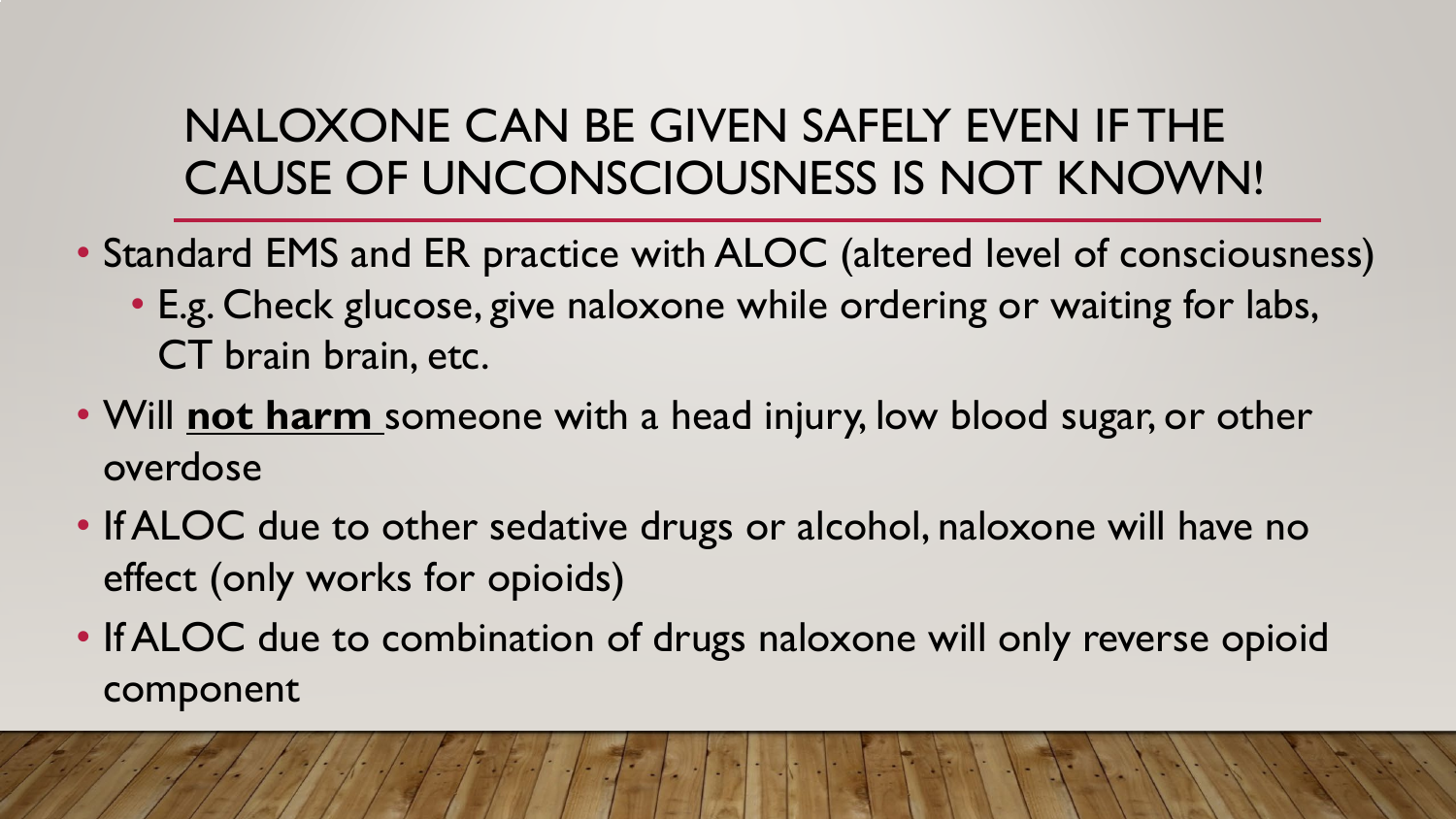## LEGAL BASIS FOR DISTRIBUTION OF OPIOID OD REVERSAL AGENTS

- Statewide (nationwide) effort
- Section 1714.22 of the California Civil Code
- Response to opioid OD epidemic
- Decreases OD deaths substantially if you can get enough out there in the community where it might be needed
- Health Officer order (Nov 2018) allows distribution without prescription • Developed in collaboration with Mono County Counsel
- Anyone who has received training such as this is authorized to distribute intranasal Narcan, accompanied by brief education (video)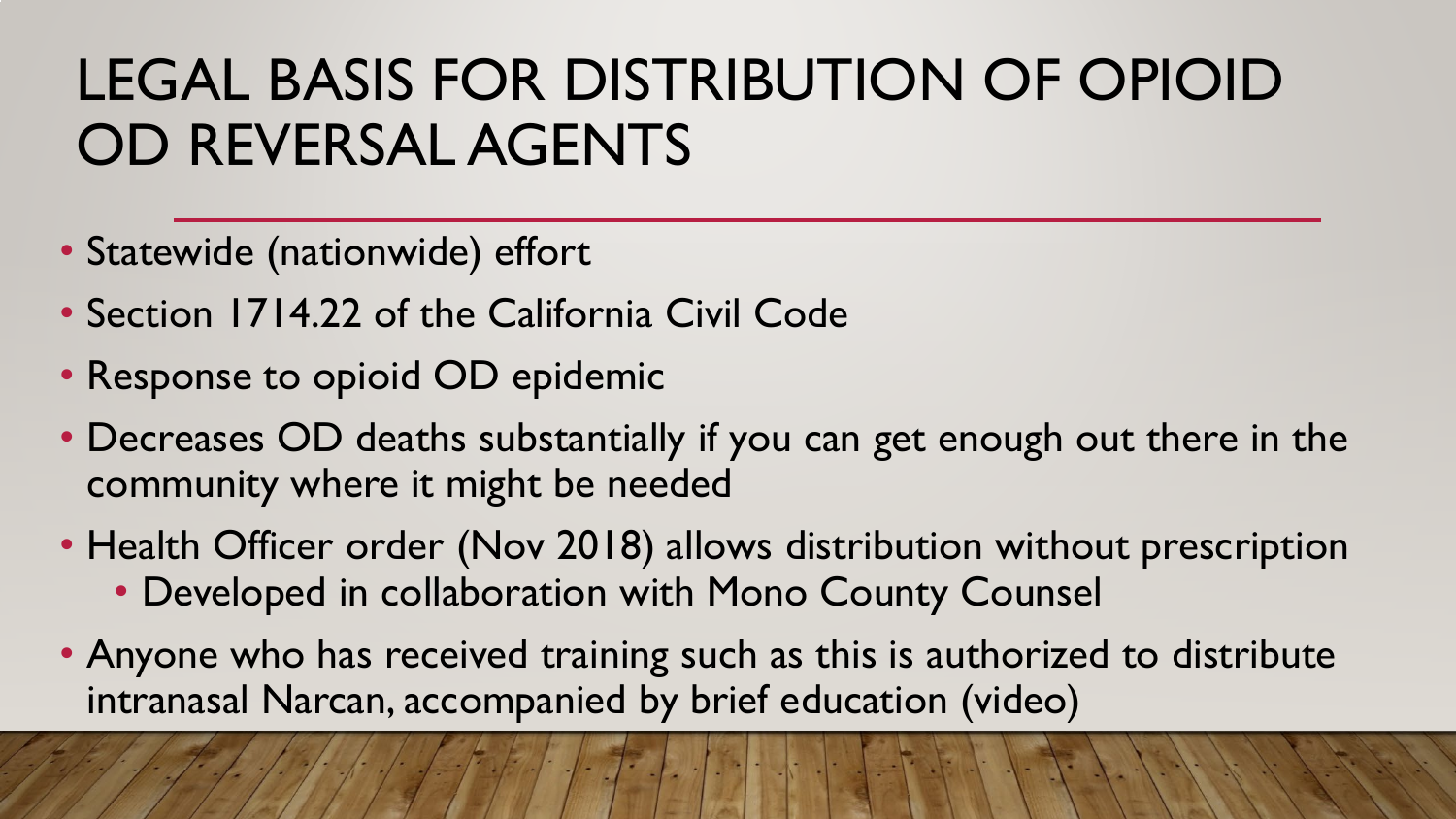### STATE EFFORTS TO PROMOTE NALOXONE ACCESS

- Naloxone is available over the counter
	- May be purchased without prescription but is not cheap
	- Pharmacists who dispense without prescription must complete online education module so they can teach clients when and how to use it
- New CA law (Jan 1, 2019) requires physicians to prescribe naloxone to all patients on high doses of opioids or a combination of opioids and drugs in the Valium family (benzodiazepines-includes Ativan, Xanax, Klonopin, Restoril)
- MediCal covers it, private insurance coverage seems to vary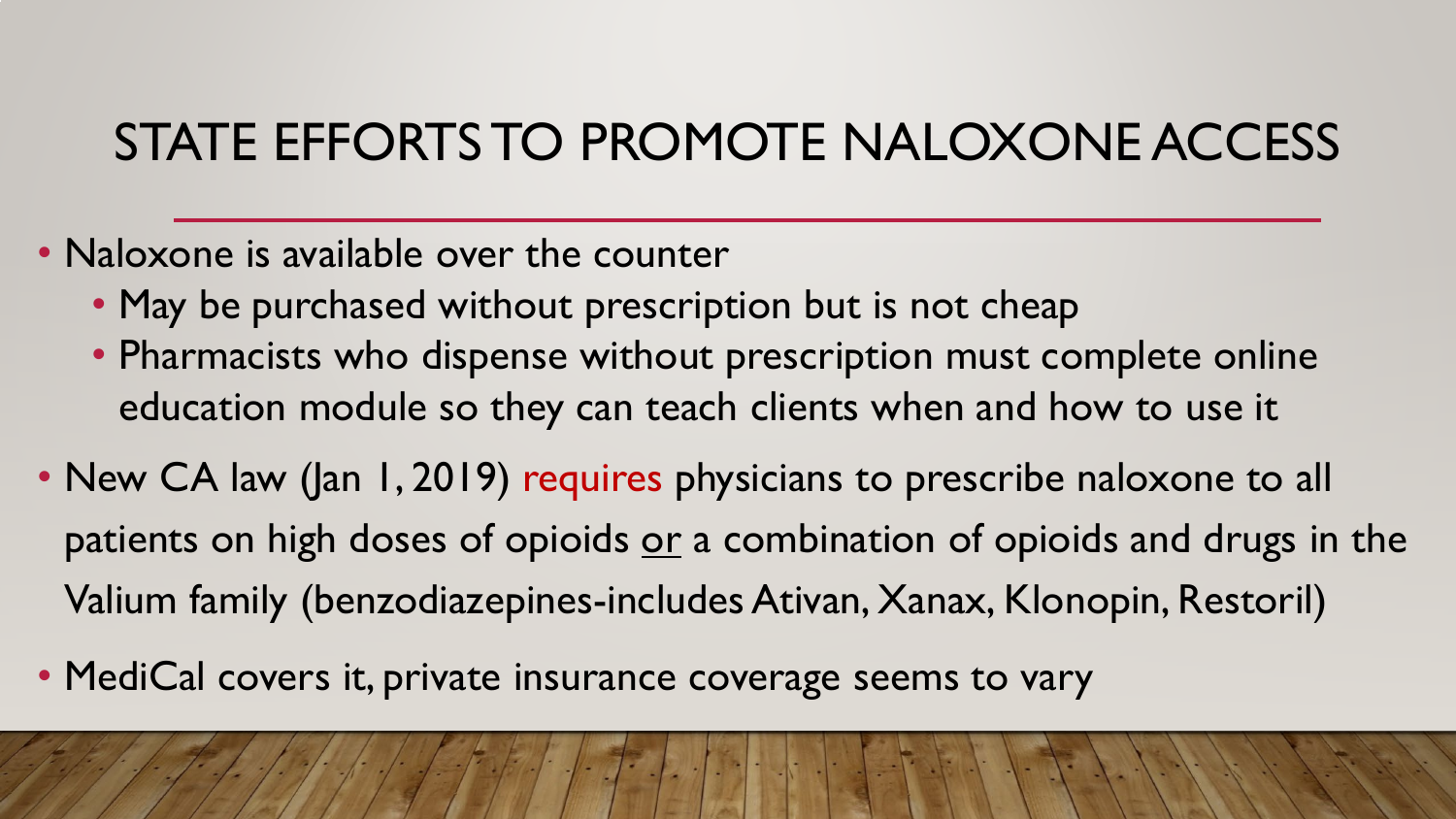## PEOPLE DYING OF OD CANNOT GIVE THEMSELVES NALOXONE….

- Naloxone provided to person with opioid problem will not protect that individual unless people with them know what and where it is and how to use it
- **Family members and friends of people with Opioid Use Disorder** are important targets
- Opioid users often save other opioid users
- The more naloxone out there the greater potential for it to save lives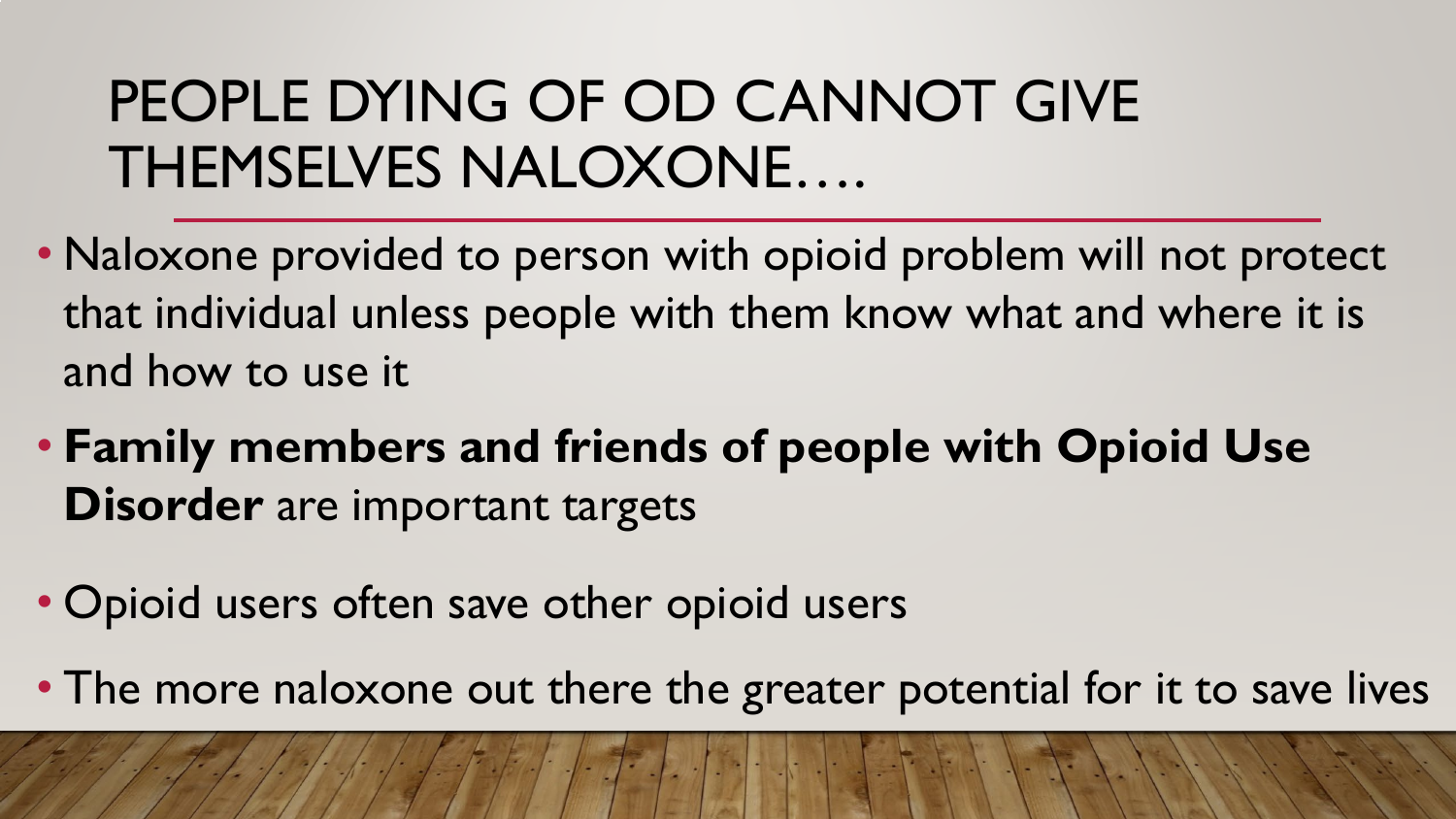### SUBSTANCE USE DISORDERS (ADDICTION)

- Repeated use of substance for short term benefit despite evidence of harm
	- Harm to health, family, job, friend relationships; legal/justice system issues, etc
- Relapse is typical
- Measurable changes in brain activity
- Driven by dopamine: brain chemical (neurotransmitter) in brain areas involved in our most powerful biological drives (food, water, sex, etc)
- Genetics account for 70% of risk of opioid addiction
	- Risk of addiction varies person to person
- It's a disease not a character defect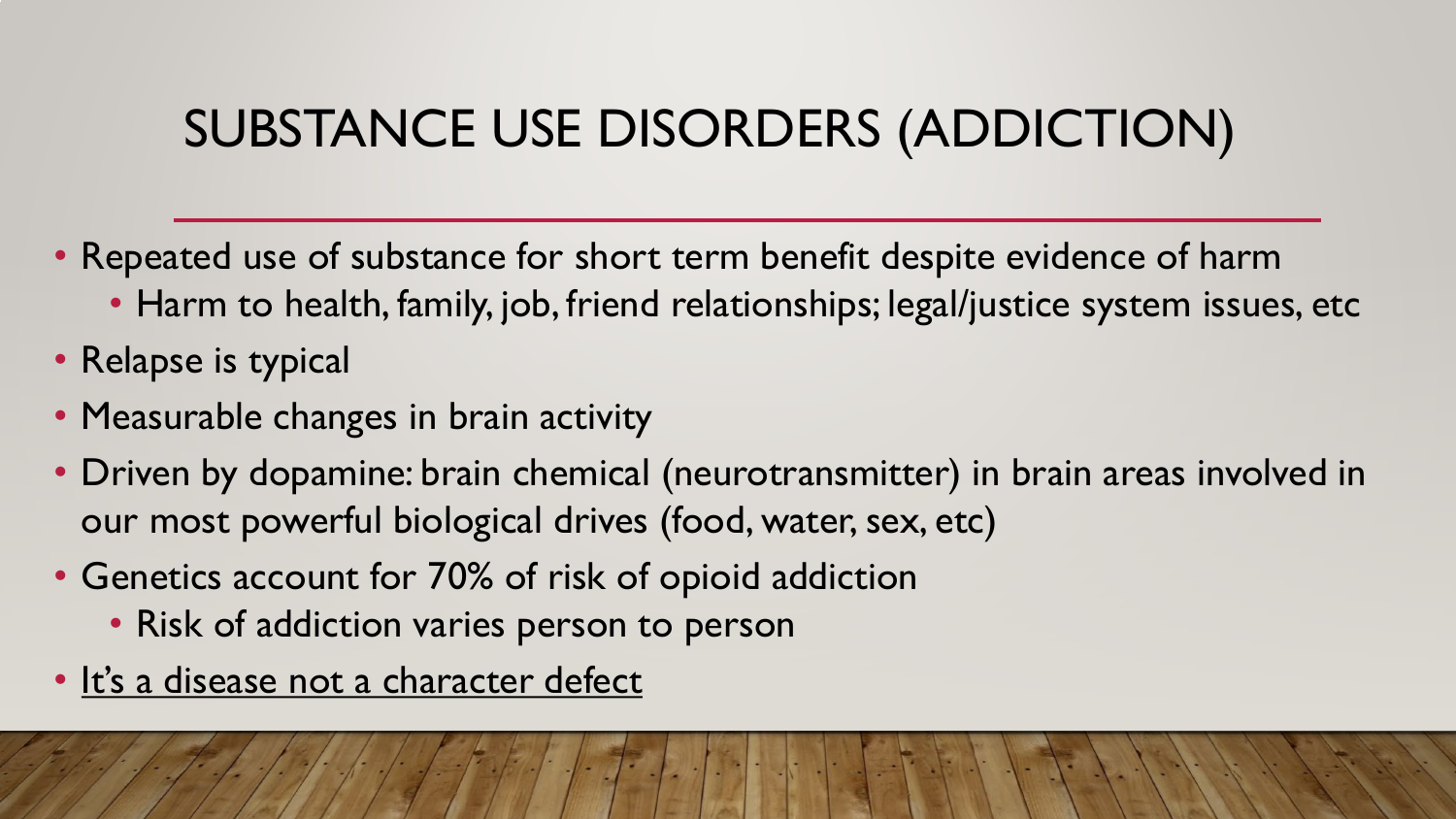### ADDICTION IS DEFINED BY BEHAVIORS

- Not defined by physiological dependence on substance (i.e. presence of withdrawal)
- Although dependence/withdrawal is a common feature of addiction its not the only thing
- "Four C's" Cravings, lack of Control, and Compulsion to use despite Consequences
- <https://www.youtube.com/watch?v=66cYcSak6nE>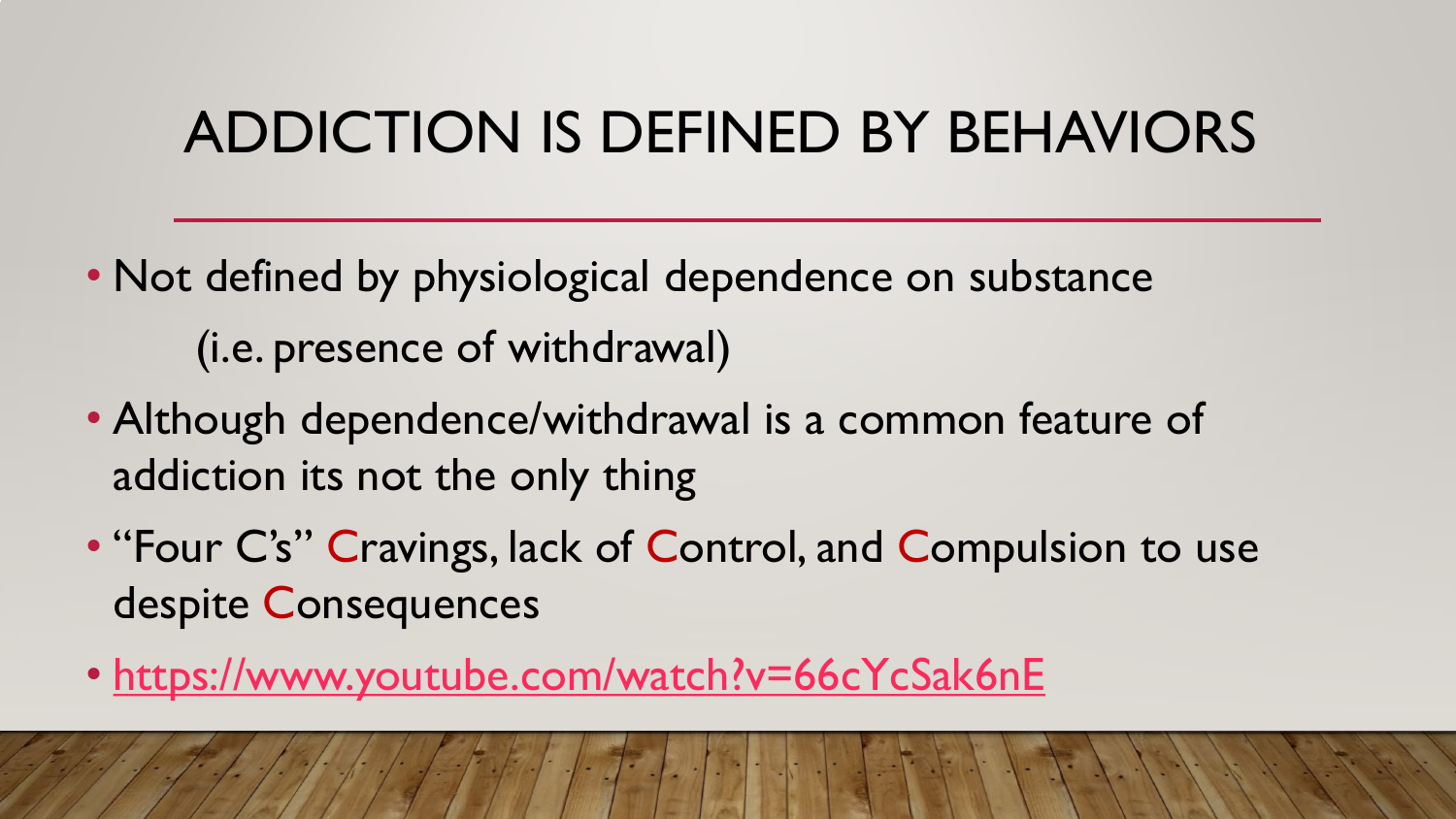## DRUG DISORDERS PROGNOSIS & TREATMENT

- Many will recover and live better lives
- Some people will die as a result of their addiction
- We want to increase the chances of recovery and reduce the chances of death and disease
- No magic bullets
- Relapse common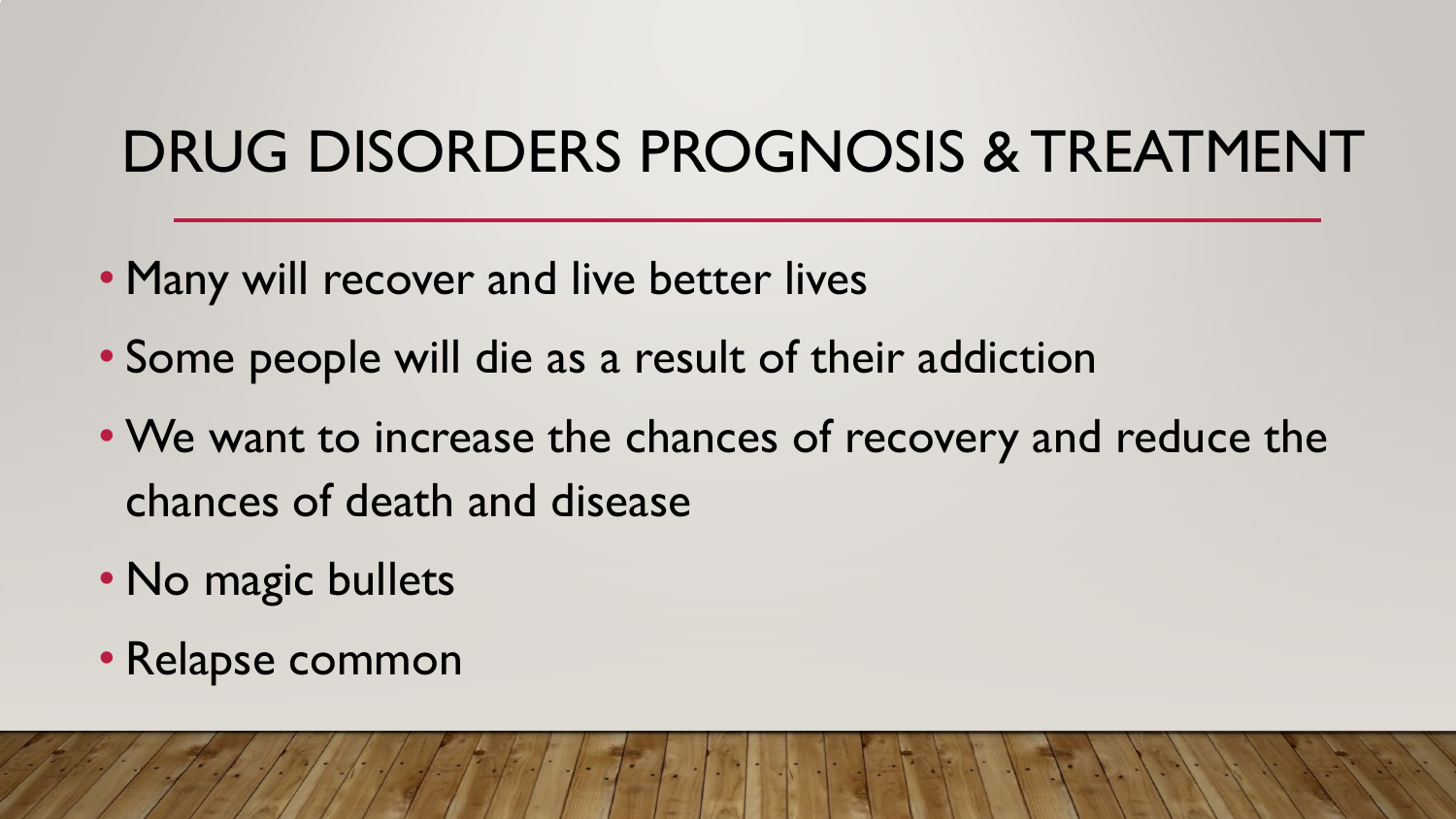## SUD/DRUG ADDICTION TREATMENT

- Counselling/Behavioral Treatment
- Support Groups, e.g. 12 Step (AA, NA, etc)
- Medication Assisted Treatment (MAT)
	- For some drug use disorders
- Combination treatment usually preferred over any one approach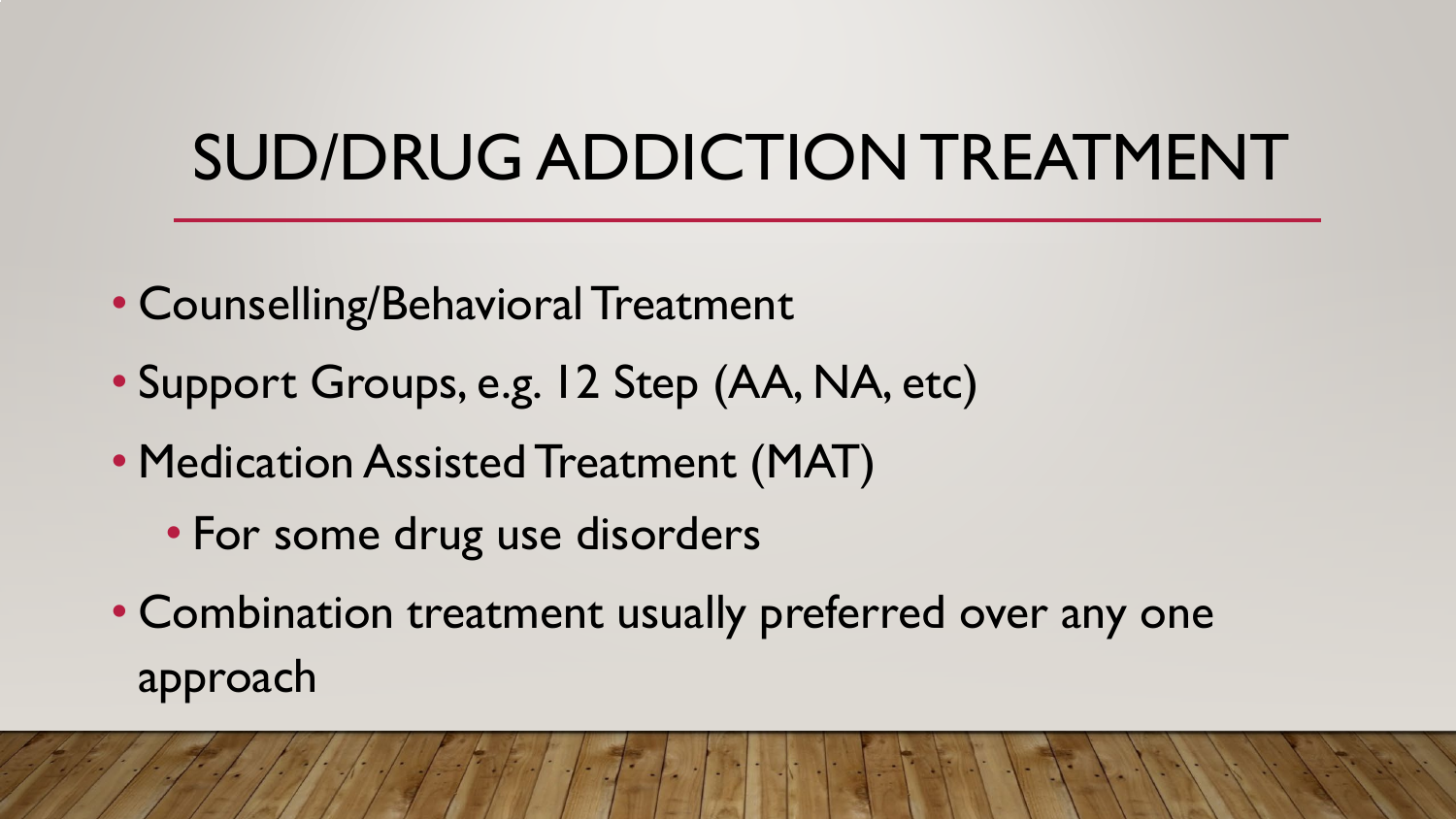## SOCIETY: SUBSTANCE USE TREATMENT MAKES ECONOMIC SENSE

- Every dollar spent on SUD treatment saves estimated \$7 dollars in reduced crime-related costs
- Factor in healthcare cost savings and cost benefit increases to 1:12
- Does not include additional workplace/productivity benefits ([www.drugabuse.gov](http://www.drugabuse.gov/) , *National Institute for Drug Abuse*)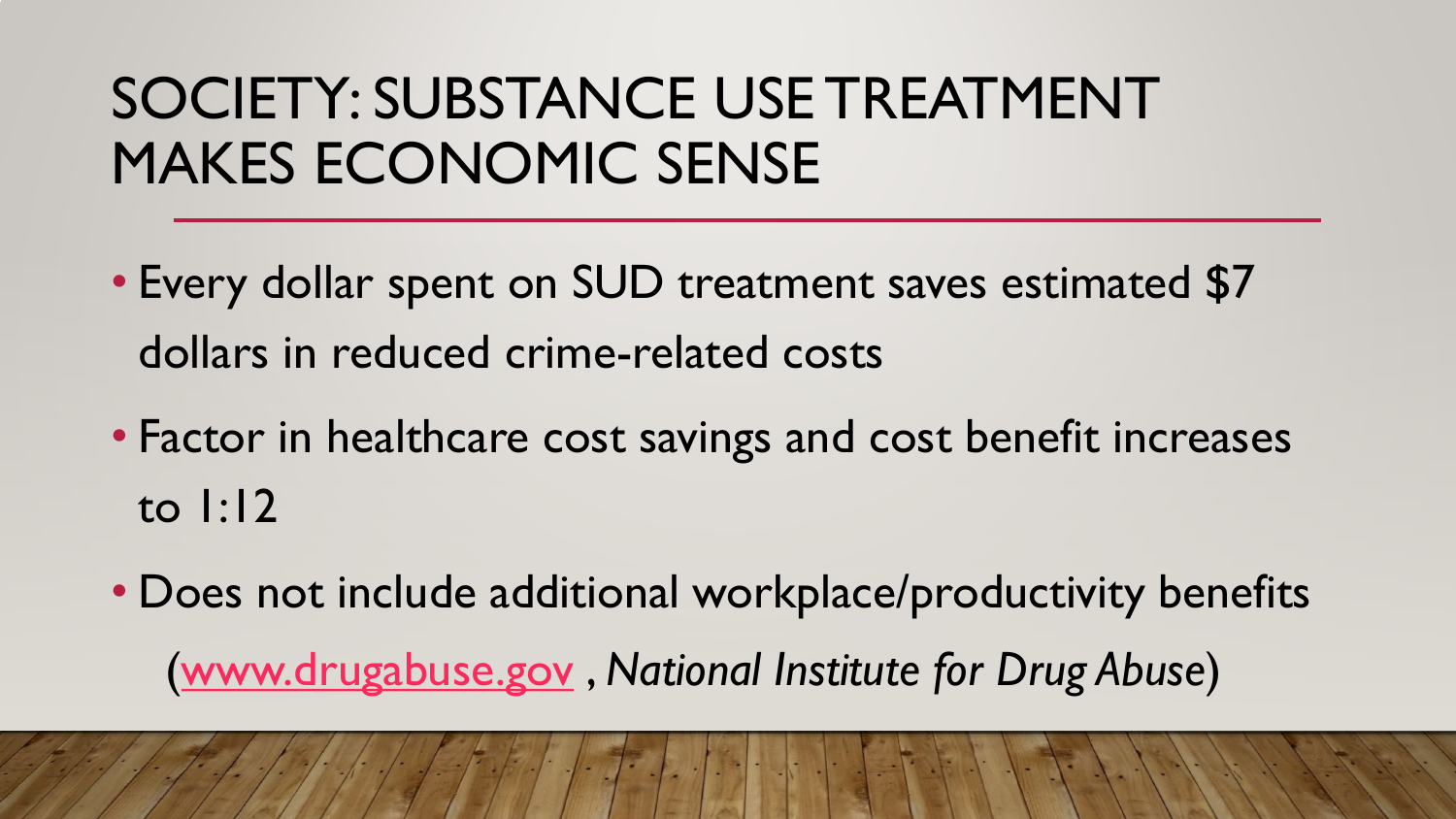## HARMS OF OPIOID USE DISORDER (OUD)

- Overdose death
- Injection drug use carries risk of blood-borne pathogens (Hep C, HIV, Hep B and bacterial infections (e.g. Staph, MRSA etc)
- Abscesses and internal *Staph* infections, e.g. endocarditis
- Family, employment, legal, other social effects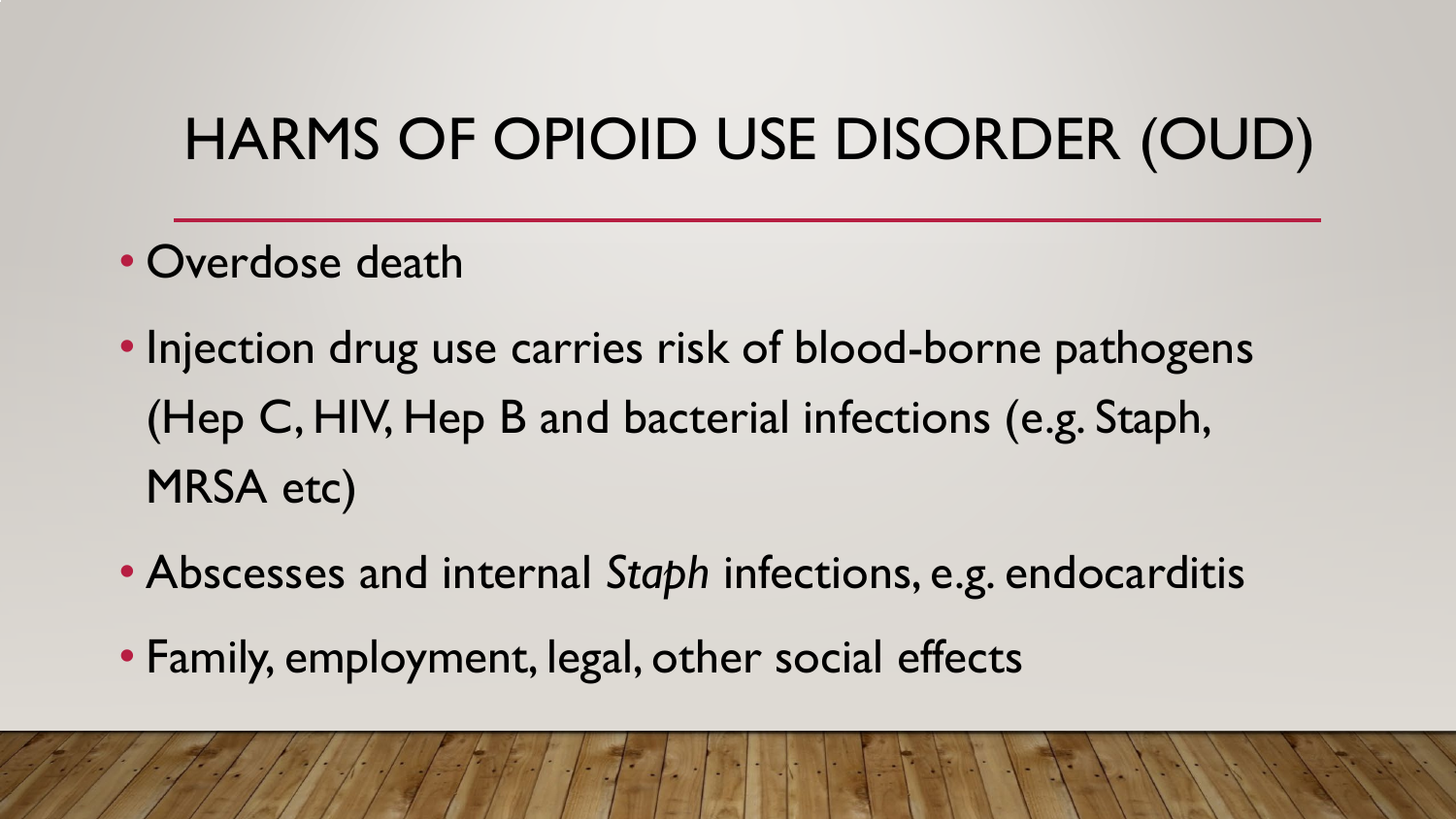### REDUCING RISK OF DEATH AND DISABILITY RELATED TO OPIOID USE DISORDER LOCALY

Access to treatment plus evidence-based harm reduction measures:

- Medication-assisted Treatment (MAT) is standard of care
	- Far more effective than abstinence only/12 step programs alone
	- May reduce risk of death by more than 60%
- Harm reduction
	- Naloxone distribution
	- Safe syringe access
	- Testing for bloodborne viral pathogens (Hep C and B, HIV)
	- Fentanyl testing (of drugs)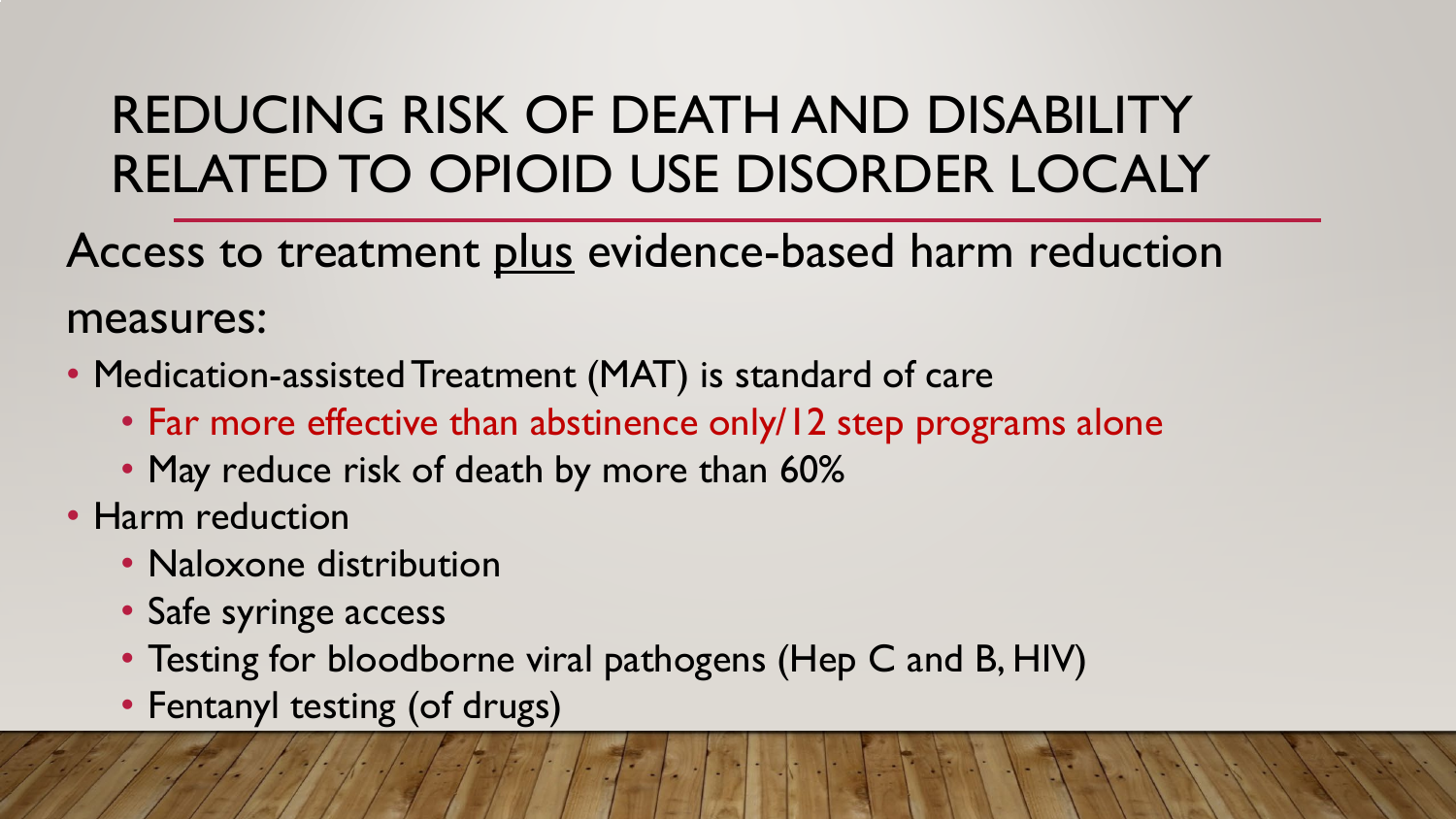### MAT

Term usually refers to medications for Opioid Use Disorder

Buprenorphine (Suboxone), Methadone, Naltrexone MAT for smoking

Nicotine replacement (patches, gums, lozenges, e-cigarettes)

Chantix, Zyban

Alcohol use disorder (alcoholism)

Several medications may help; Naltrexone, Acamprosate, Disulfiram (aka Antabuse) are FDA approved

Topiramate, Gabapentin, others may have a role

**≻No magic bullets**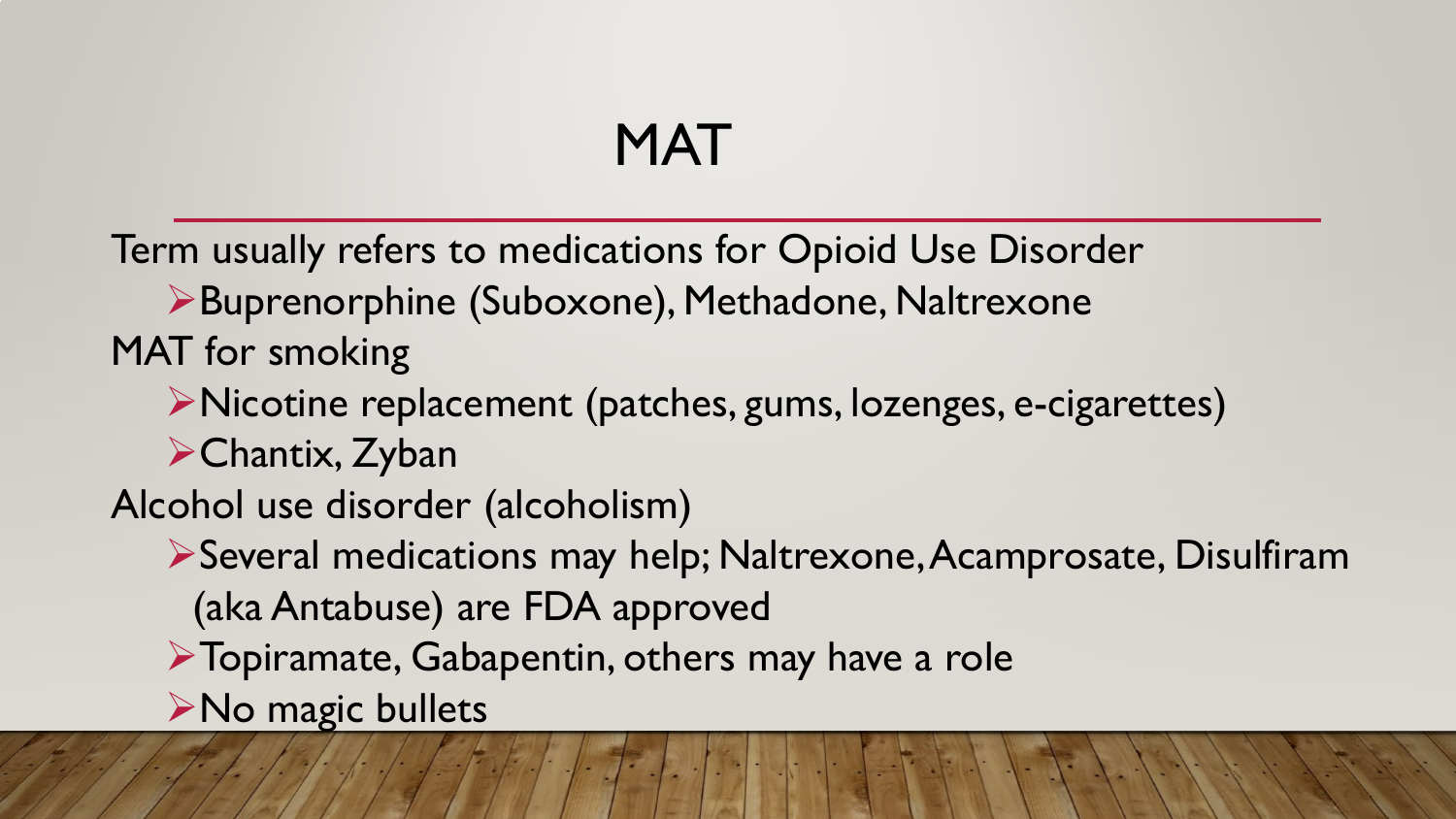## MAT FOR OPIOIDS

Methadone (opioid)-effective; used for decades

Buprenorphine (Suboxone, others) safer and comparably effective

- Controls cravings, treats withdrawal, stabilizes behavior
- Safer-Little risk of overdose death

Naltrexone (Vivitrol) seems less effective for most people

- No potential for abuse/diversion
- Does not treat withdrawal or cravings
- **Treatment duration depends on the patient/individual**
- Generally MAT should be combined with behavioral therapy/addiction counselling
	- Stabilizing patients with Suboxone may make them able to engage in therapy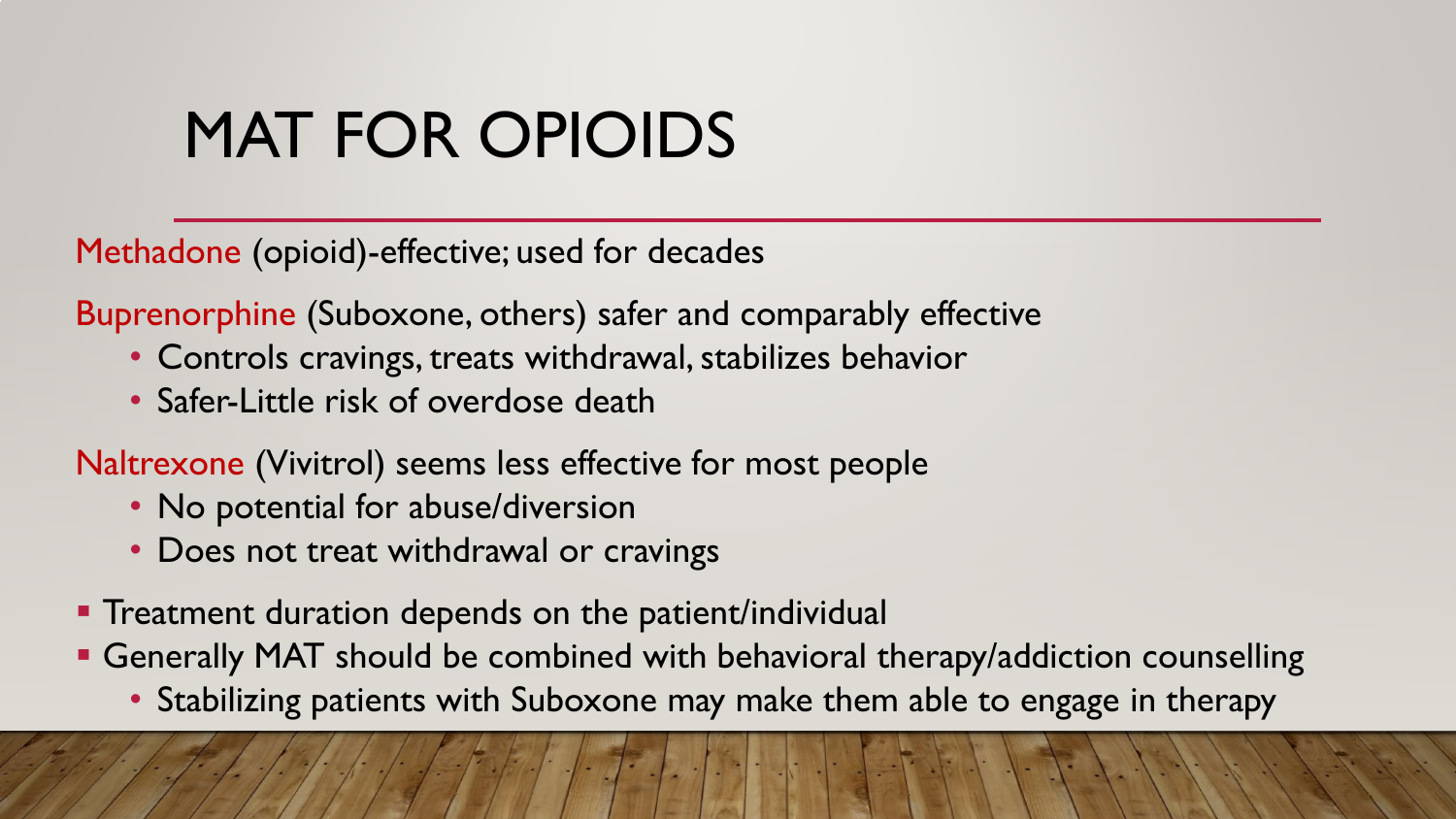## MAT SAVES LIVES & MONEY & REDUCES CRIME

- Methadone or buprenorphine (aka Suboxone, others) maintenance reduces rates of OD death, crime, recidivism
	- (Keep in mind that not all people with OUD engage in antisocial behavior)
- MAT much more effective than abstinence-only therapy
	- Reduces death!
	- Eliminates or reduces the symptoms of addiction (behaviors)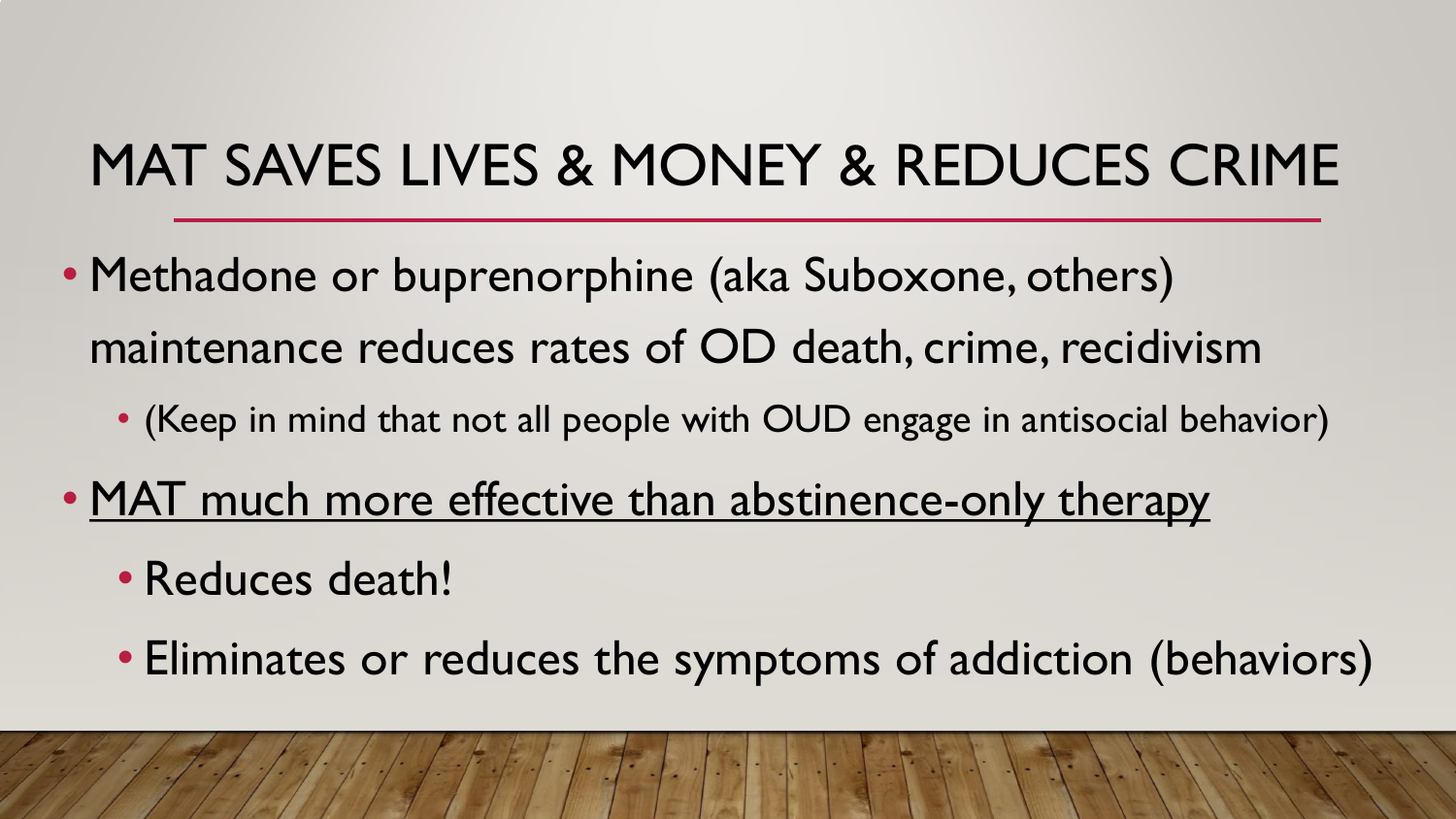## THE MYTH OF HITTING BOTTOM

"The key to recovery is not misery. The key to recovery is hope and connection."

Vitka Eisen, HealthRight360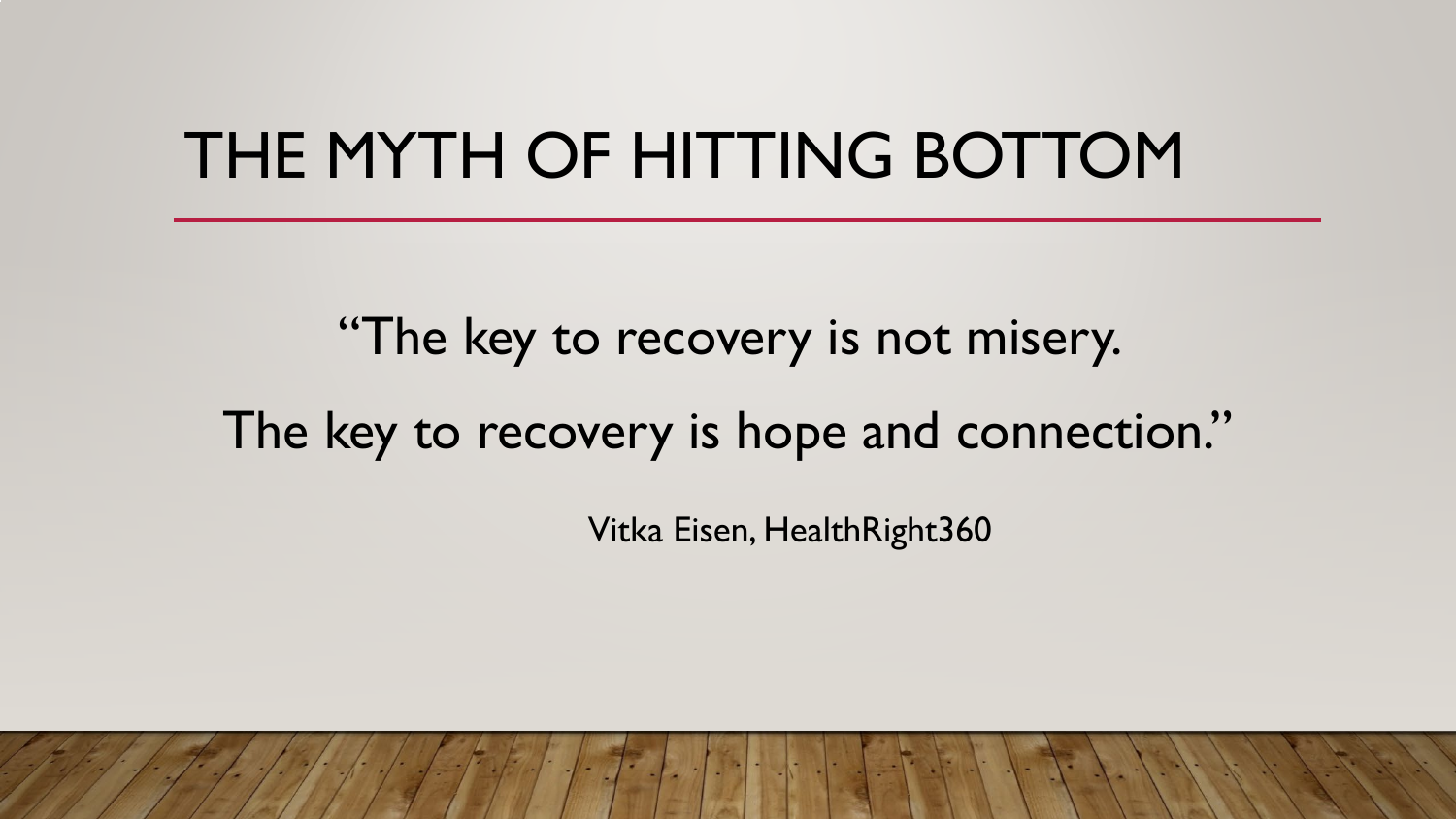#### OVERDOSE SURVIVORS

- **High risk of repeat OD (highest risk of fatal overdose)**
- After near-fatal OD people may be more receptive to interventions & change
- **Mono County Public Health made Opioid OD a reportable event** 
	- Mandates healthcare providers and EMS to report OD to health department so we can try to reach out to survivors
	- $\checkmark$  Order does not apply to law enforcement or fire, but the principles apply
	- Encourage you to let us know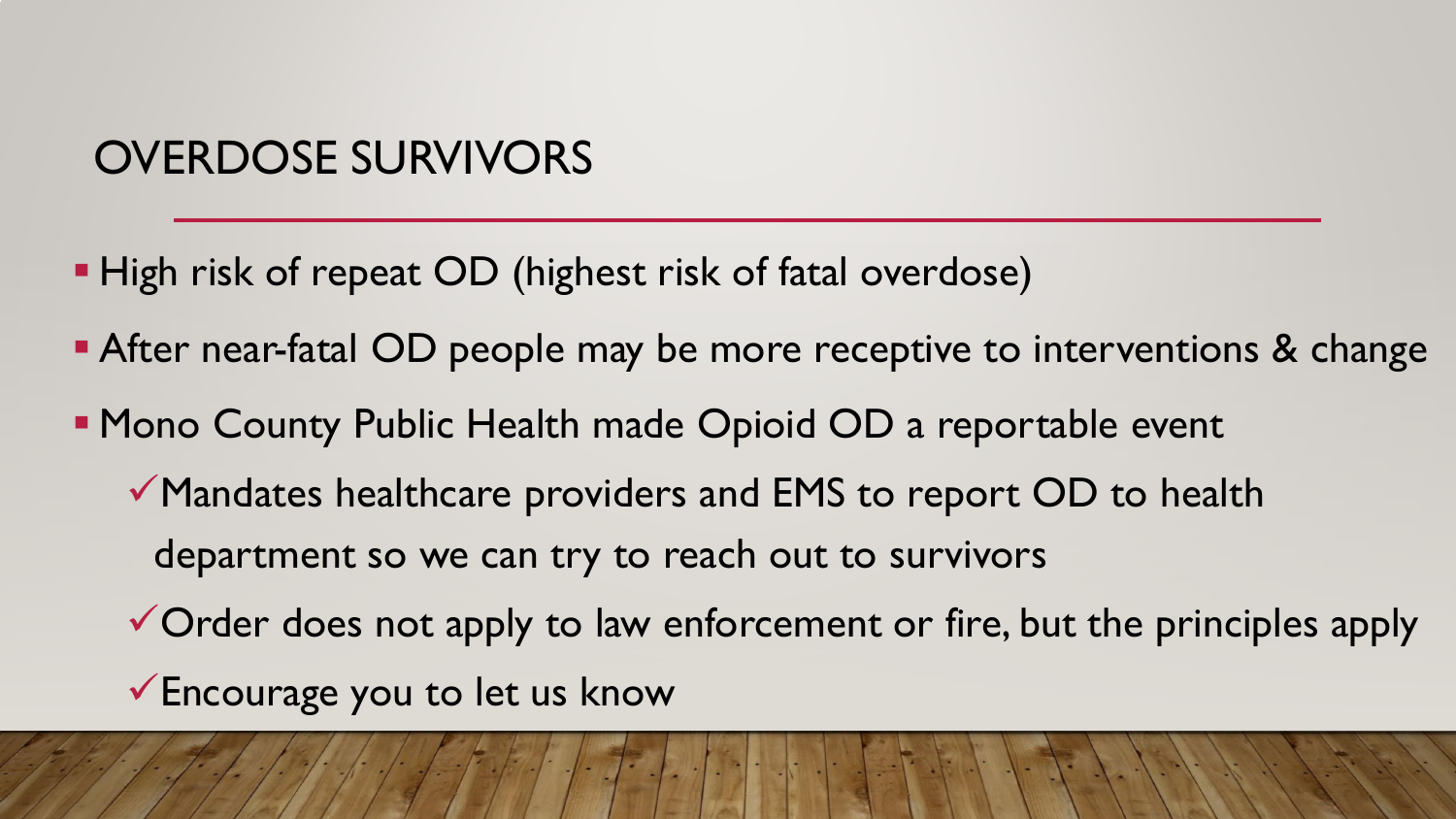### TREATMENT & HARM REDUCTION GO HAND IN HAND

- Link Treatment and Harm Reduction (bi-directional)
- Relapse is common
- Harm reduction for everyone to keep them alive and as healthy as possible whether or not they seek treatment
	- oKeeping treatment doors open
	- oEstablishing stigma-free relationships
	- oBuilding trust
	- oSharing information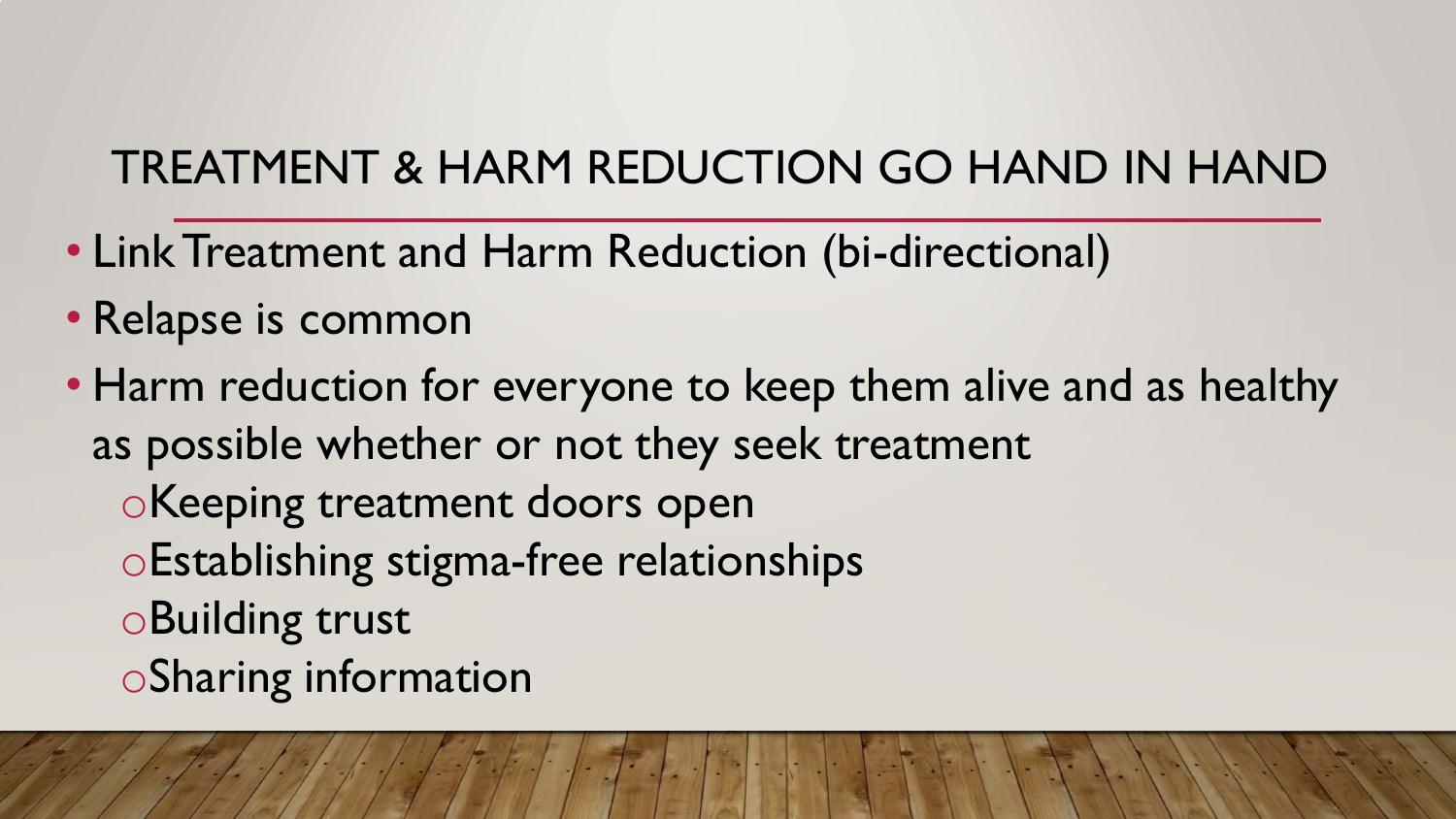## STIGMA

Defined as "a mark of shame or discredit" Negative attitudes towards individuals or groups A lot of stigma around addiction in our society embarrassment and shame Can prevent people from getting help More productive to think of addiction as a disease Never give up hope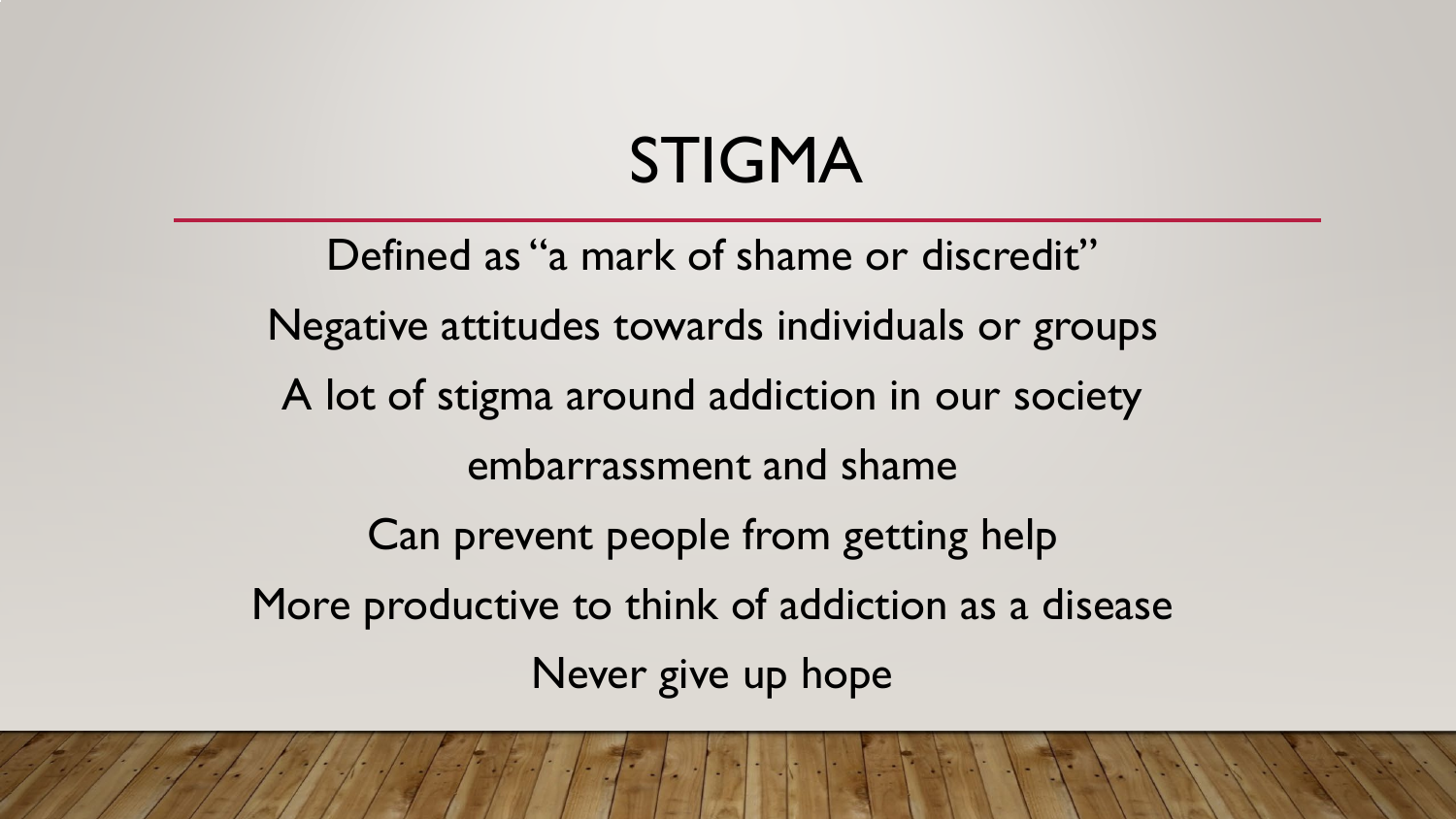# FAQ'S: NALOXONE

Storage/temperature range

- Rec 59-77F but 39-104F acceptable
- Don't freeze
- Shelf-life is longer than the manufacturer's expiration date suggests
- FDA extended expiration date for Narcan/Naloxone

[https://healthcrisisalert.com/news/21857-fda-approves-extended-shelf-life-for](https://healthcrisisalert.com/news/21857-fda-approves-extended-shelf-life-for-narcan-nasal-spray/)narcan-nasal-spray/

• Old stuff in the bathroom is likely to work in an emergency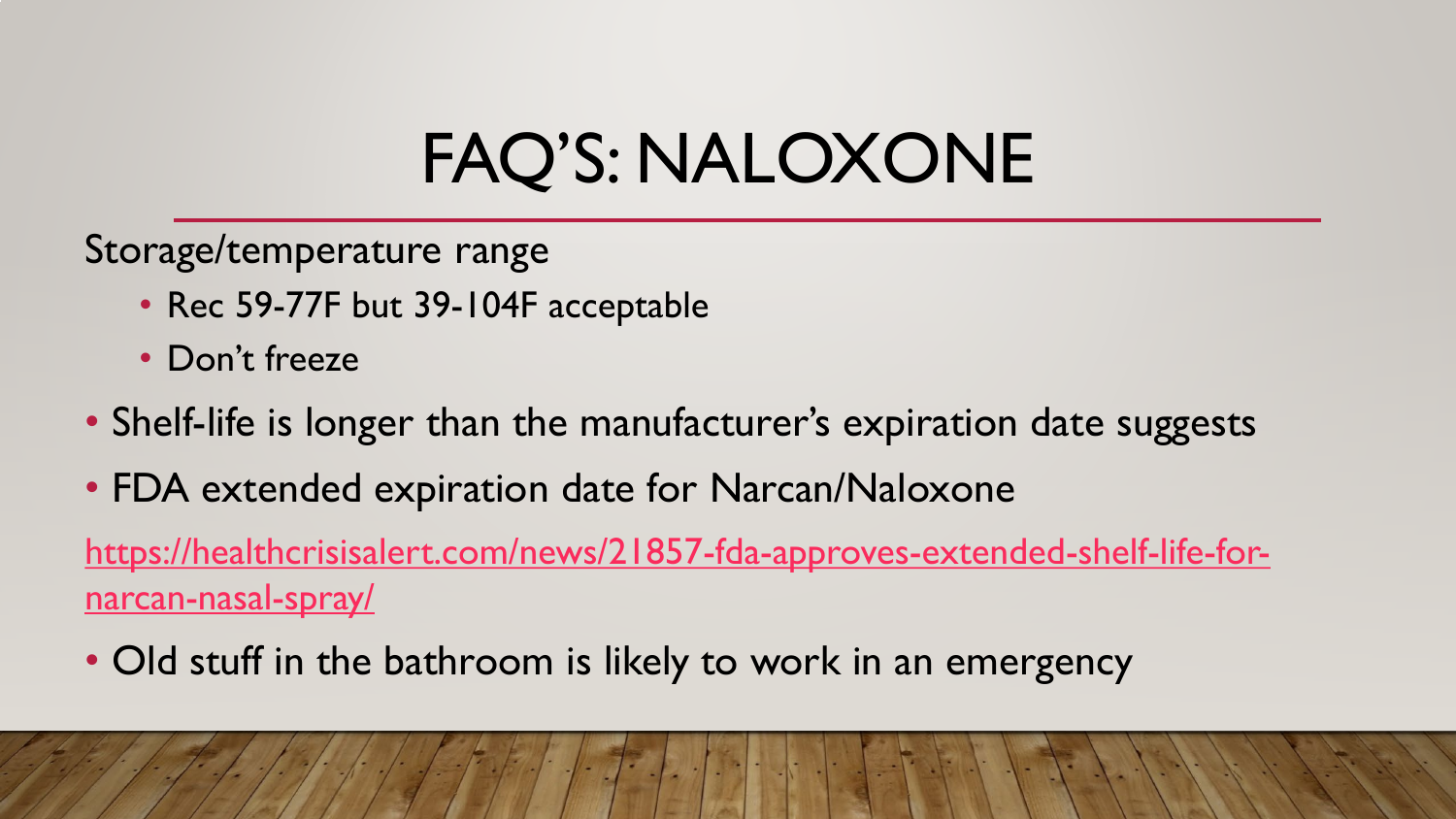#### HOW LONG DOES IT TAKE NALOXONE TO WORK?

**IV**- Fastest (2 minutes or less for response) **Intranasal**-

- Blood levels detectable within couple minutes
- 2/3 3/4 people responded within 8-10 minutes
- As fast or faster than intramuscular (IM) injection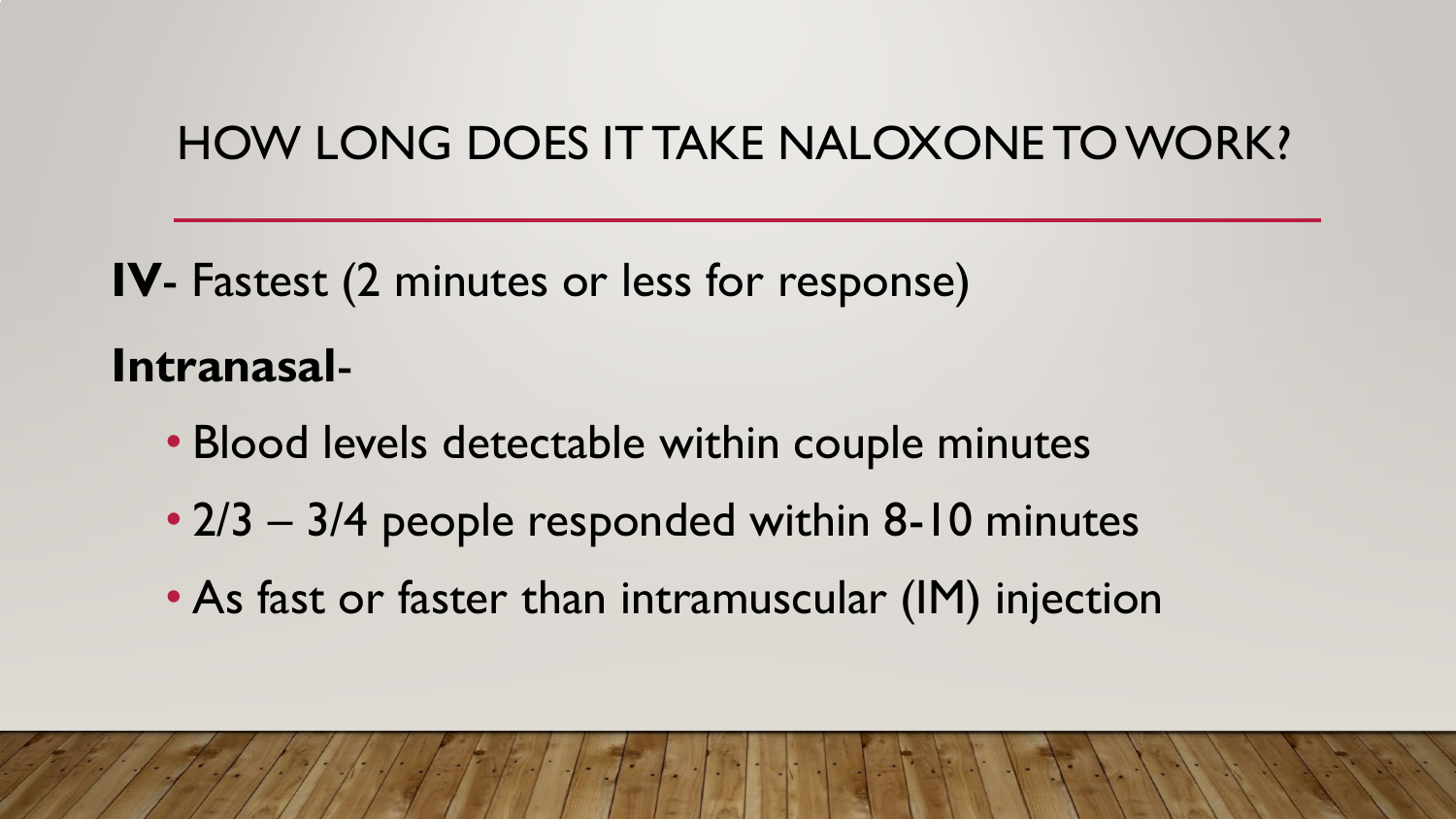#### HOW LONG DOES IT TAKE TO DIE OF OVERDOSE?

Depends, Varies:

- Drug-fentanyl, for example, may be significantly faster
- Route (how it's taken, e.g IV faster than oral)
- Other drugs? (e.g. benzodiazepines, barbiturates, alcohol)
- Health condition of person using drug

Death can occur in minutes but more commonly it is slower-hours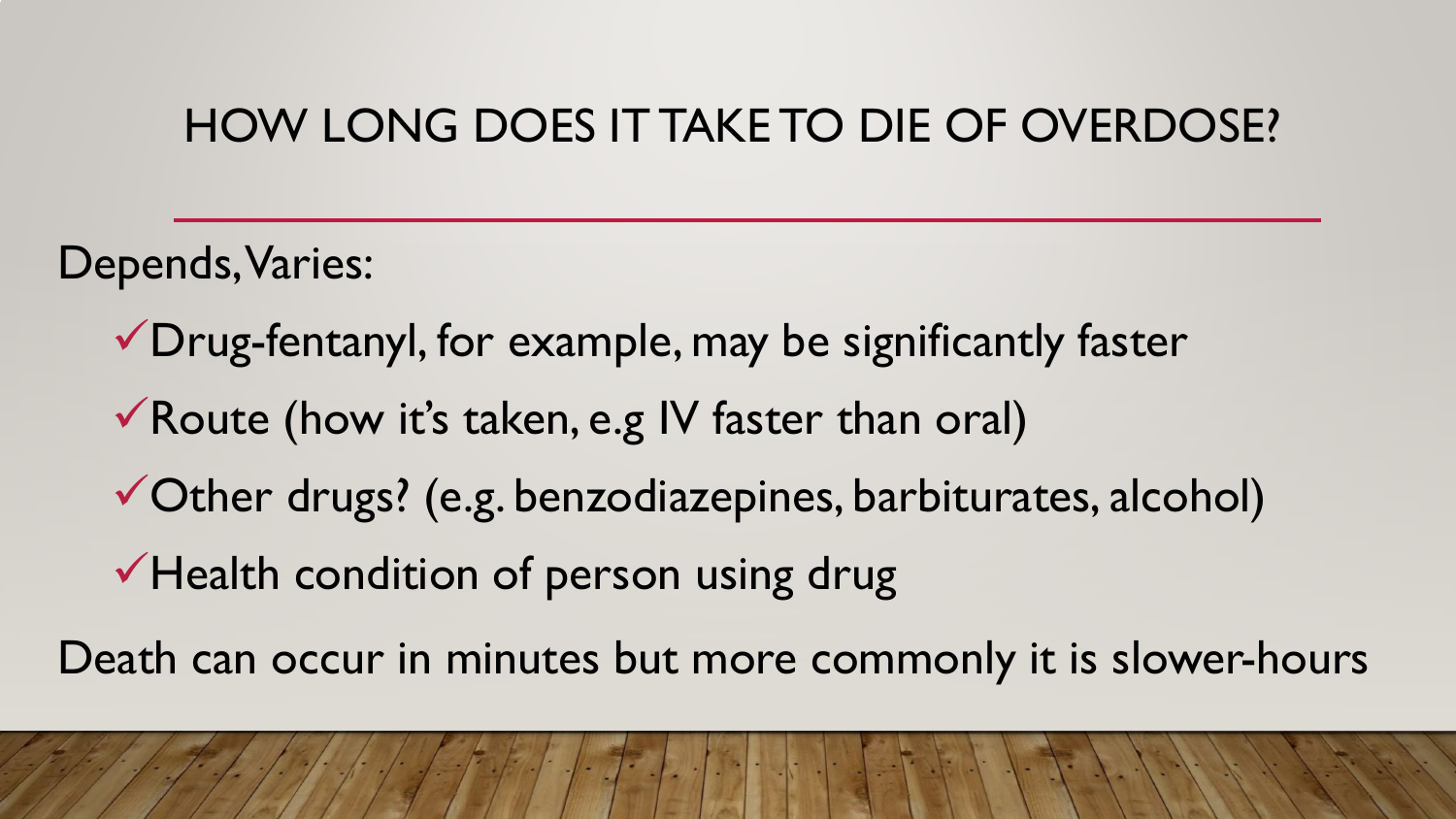## WHAT IS THE 911 GOOD SAMARITAN LAW?

In CA and some other states if you call 911 for an overdose you and other people on the scene are protected from arrest for drug possession or intoxication Health and Safety Code section 11376.5 Not blanket protection from arrest for all crimes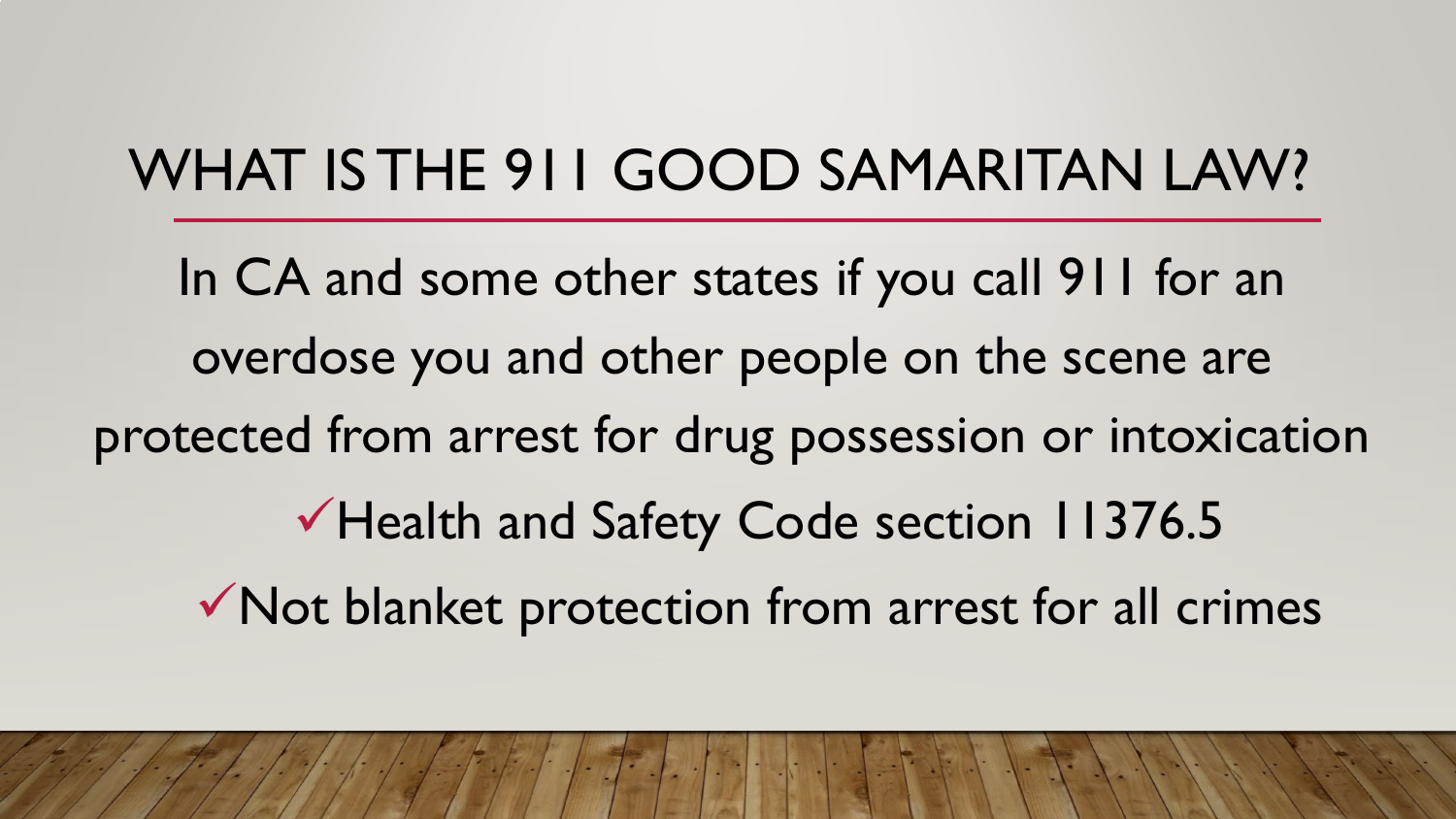## RESOURCES

| <b>Mono County Health</b><br><b>Department</b>                              | <b>Mono County Behavioral</b><br><b>Health</b>      | <b>Eastern Sierra</b><br><b>Substance Use Project</b>                                  |
|-----------------------------------------------------------------------------|-----------------------------------------------------|----------------------------------------------------------------------------------------|
| 760 924-1830                                                                | 760 924-1740                                        |                                                                                        |
| https://monohealth.com<br>https://monohealth.com/public<br>-health/naloxone | https://www.monocounty.ca.go<br>v/behavioral-health | https://monohealth.com/public<br>-health/page/eastern-sierra-<br>substance-use-project |

- Substance abuse counselling Mono Co BH, Sierra Park Family Medicine/Mammoth Hospital, private providers
- Buprenorphine MAT- Both Mammoth Hospital and County Behavioral Health may offer MAT ….soon
	- No. Inyo Hospital Rural Health Clinic
		- MAT Team (patient navigator, prescribers, social worker/counselor, RNs)
		- Prescribers in Rural Health Clinic and ER
	- Toiyabe- active MAT program in Bishop. I believe Rachel K in Coleville is also bup. Prescriber...
	- Bright Heart Health (www. brighthearthealth.com) via WWW
- Naloxone prescriptions, HIV & hepatitis testing-Primary care providers throughout Mono & Inyo Counties
- Free Naloxone, HIV and hepatitis testing available at Mono County Health Department
- Syringes-legally available without Rx at pharmacies\*
	- Safe syringe program Mono Co Behavioral Health (in process)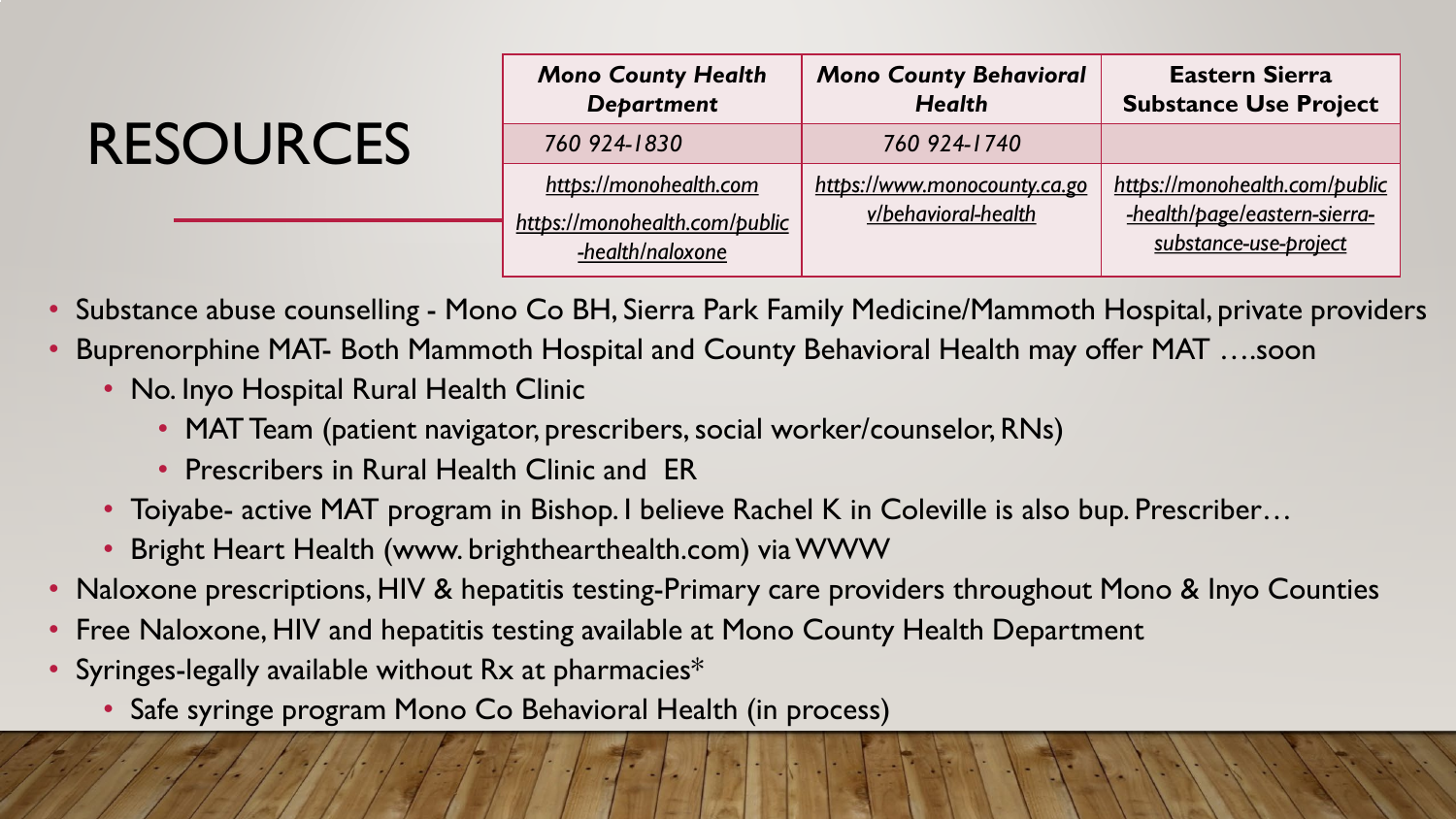#### MONO COUNTY HEALTH DEPARTMENT NALOXONE DISTRIBUTION PROGRAM

Who can distribute?

- 1. County staff
- 2. Contractors are covered, eligible to distribute but for non-county entities they have to sign some waiver form related to liability and insurance.
- 3. The Mammoth Lakes PD has signed waiver.

**\*Business, or MMSA or a CBO, in order to distribute naloxone that we procure, need to sign the waiver.**